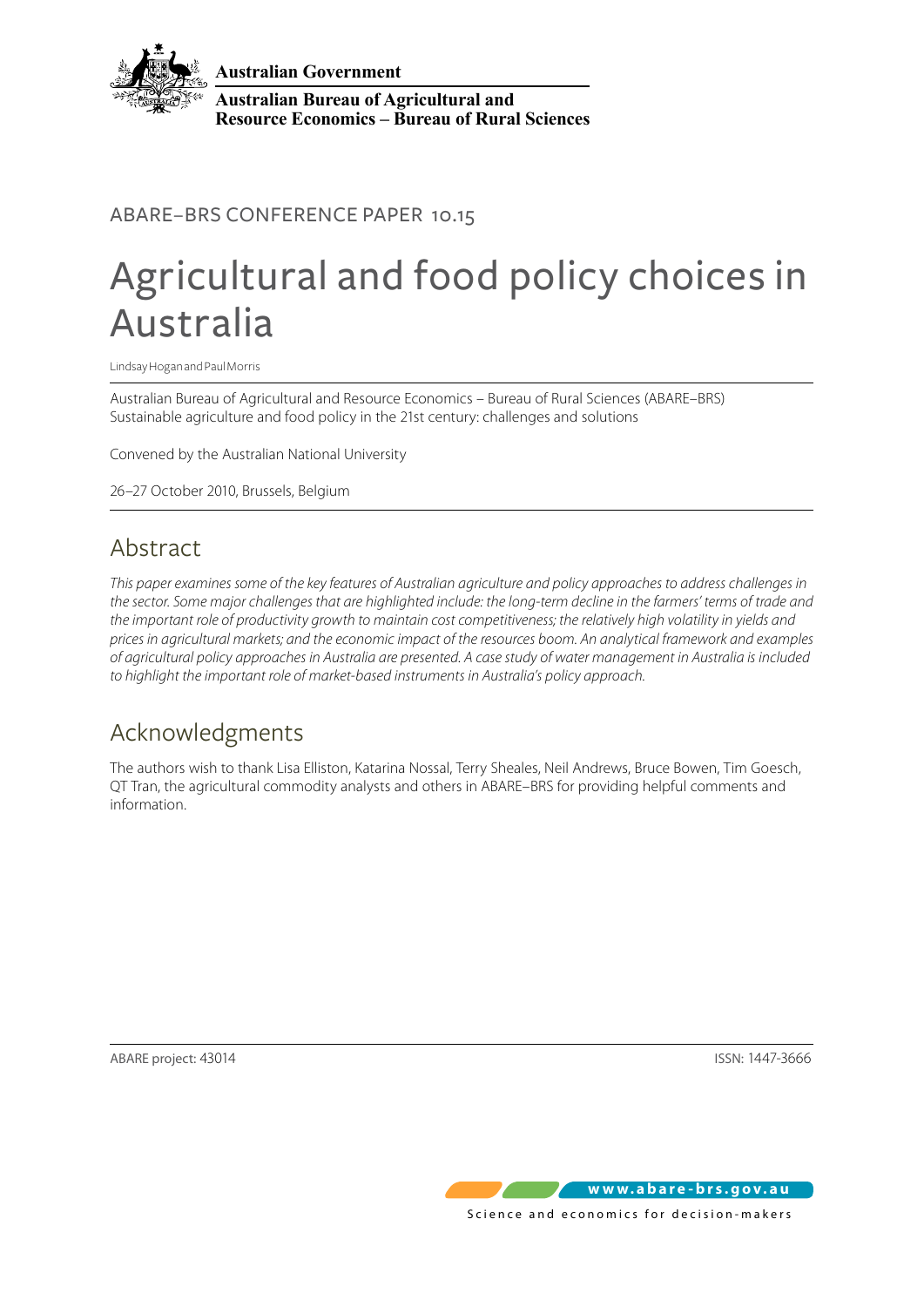## Introduction

Australia is a small open economy with relatively abundant natural resources. Around 60 per cent of Australia's land mass is used in some form of agricultural activity, although water availability is a major challenge for the industry (Lubulwa et al. 2010). In 2009–10 (year ending 30 June 2010), agriculture accounted for 2.2 per cent of total output (gross domestic product or GDP) and 2.9 per cent of total employment; and the rural sector, including food processing, accounted for 4.3 per cent and 5.4 per cent of total output and employment, respectively (ABARE–BRS 2010a). Agriculture is a particularly important economic activity for communities in regional Australia.

In aggregate, around 60 per cent of Australia's farm production is exported and farm exports account for 11 per cent of the total value of Australia's exports of goods and services (ABARE–BRS 2010a). By international standards, Australia is a major exporter of several agricultural commodities. In 2008–09, Australia was one of the two leading exporters of raw wool, beef and veal, sheep meat and barley (table 1). Australia also ranks highly in world exports for a number of other commodities, including sugar, raw cotton and dairy products.

The main objective of this paper is to examine the Australian Government's policy approach to agriculture. In recent decades, there has been increasing recognition that market-based mechanisms have an important role in achieving efficient policy responses to identified market failures. There are a number of important challenges in Australian agriculture including: the long-term decline in the farmers' terms of trade and the role of productivity growth to maintain cost competitiveness; the relatively high volatility in yields and prices in Australian agriculture; and the economic impact of the current resources boom.

| Australia's ranking and share in world<br>exports for selected commodities, 2008-09 a |                         |                           |  |
|---------------------------------------------------------------------------------------|-------------------------|---------------------------|--|
|                                                                                       | world<br>ranking<br>no. | share<br>of world<br>$\%$ |  |
| Crops                                                                                 |                         |                           |  |
| Wheat                                                                                 | 5                       | 9.9                       |  |
| Barley                                                                                | $\mathcal{P}$           | 19.4                      |  |
| Sugar                                                                                 | 4                       | 6.1                       |  |
| Raw cotton                                                                            | 5                       | 3.2                       |  |
| Livestock                                                                             |                         |                           |  |
| Beef and yeal <b>b</b>                                                                | $\mathcal{P}$           | 18.8                      |  |
| Sheep meat <b>b</b>                                                                   | $\mathfrak{D}$          | 30.6                      |  |
| Raw wool                                                                              | 1                       | 67.1                      |  |
| Dairy products <b>b</b>                                                               |                         |                           |  |
| – Butter                                                                              | 6                       | 7.9                       |  |
| - Cheese                                                                              | 6                       | 16.8                      |  |
| – Skim milk powder                                                                    | 4                       | 14.9                      |  |

The outline of the paper is as follows. Key features and challenges in Australian agriculture are discussed briefly in the next two sections. An analytical framework and examples of agricultural policy approaches in Australia are then presented. A case study of water management is provided in the following section to highlight the important role of market-based instruments in the Australian Government's policy approach. Some concluding comments are given in the final section.

a Based on volume of exports. **b** 2008 data.

*Source*: ABARE 2009.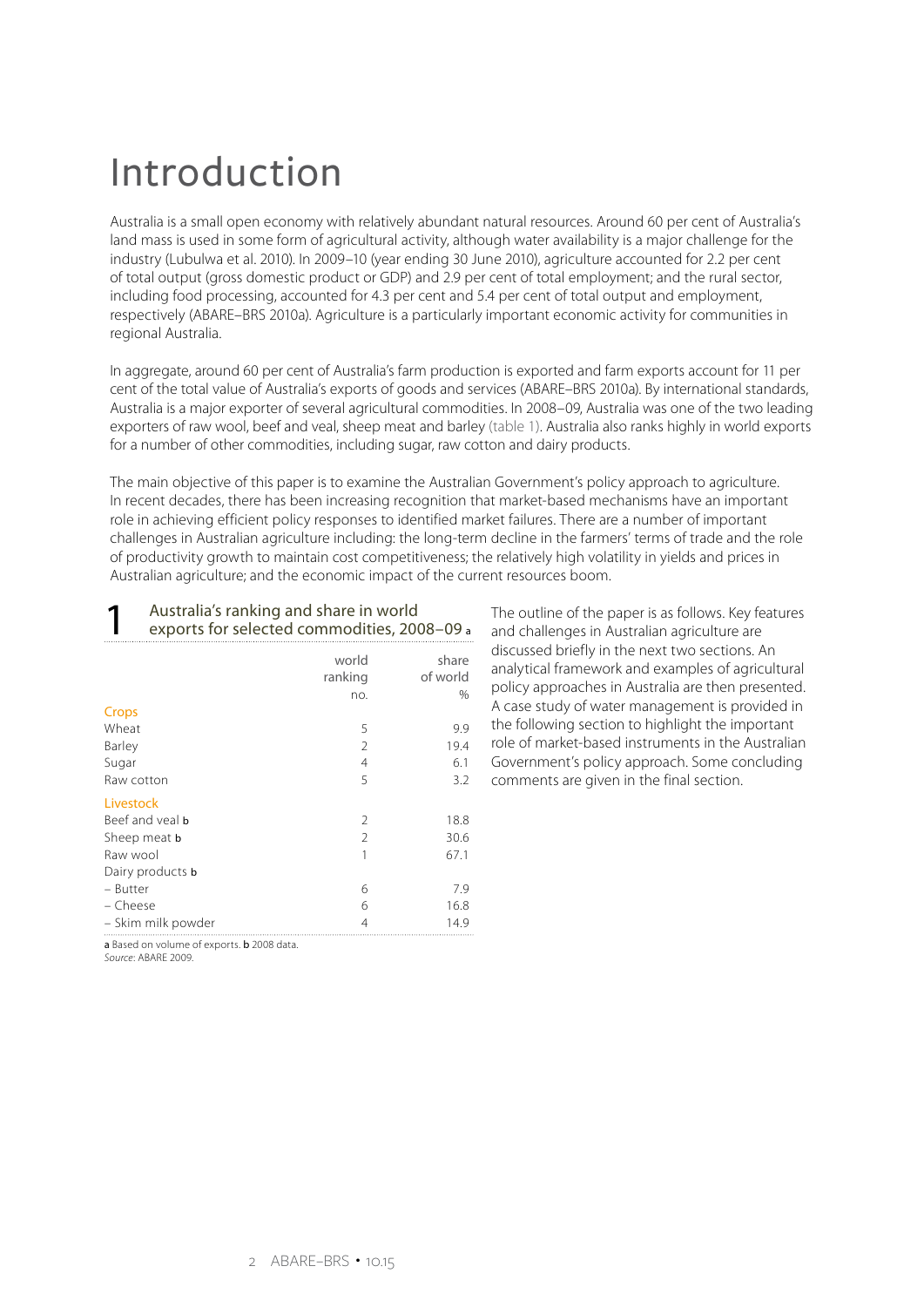# Key features of Australian agriculture

## Geographic zones and farm characteristics

In Australia, agricultural activity occurs in three broad geographic zones, which vary significantly in terms of climate, soil types, water availability and proximity to markets (see map 1) (Lubulwa et al. 2010):

- Pastoral zone—characterised by low rainfall and less fertile soils, agricultural land use is characterised by extensive grazing of native pastures.
- Wheat-sheep zone—the climate and topography generally allow regular cropping of grains in addition to the grazing of sheep and beef cattle on a more intensive basis than in the pastoral zone.
- High-rainfall zone—more suitable for grazing and intensive crop growing. Australia's dairy industry is mainly located in coastal areas of the high rainfall zone.

Irrigation-based farming also occurs within these areas. In 2005–06, the latest year for which Australian Bureau of Statistics (ABS) census data are available, there were around 154 700 farms: 6600 farms operated in the pastoral zone (with an average farm area of 47 400 hectares per farm), 64 600 farms in the wheat–sheep zone (1400 hectares per farm) and 83 500 farms in the high-rainfall zone (397 hectares per farm).



As has happened in other developed countries, farm numbers in Australia have declined over the past four decades—at an average annual rate of slightly less than 1 per cent (ABARE 2009). Rural employment has also declined over time; over the past decade, rural employment fell by 17 per cent from around 437 000 persons in 1999–2000 to around 363 000 persons in 2009–10 (ABARE 2009; ABARE–BRS 2010a).

In 2008–09, around 136 000 commercial-scale farms (classified by the ABS as farms with an estimated value of agricultural operations of more than A\$5000) were located in the three agricultural zones (Lubulwa et al. 2010). Smaller farms are mainly rural residential holdings that are clustered around major regional centres and rely on non-farm income. More than 98 per cent of farms in Australia are family owned.

Larger farms tend to account for a relatively high share of industry output and the degree of market concentration has increased over time (Lubulwa et al. 2010). For example, in the beef industry the largest 30 per cent of farms (in terms of area operated) accounted for around half of total output in 2008–09, while the smallest 30 per cent of farms accounted for 16 per cent. Larger farms tend to benefit from economies of scale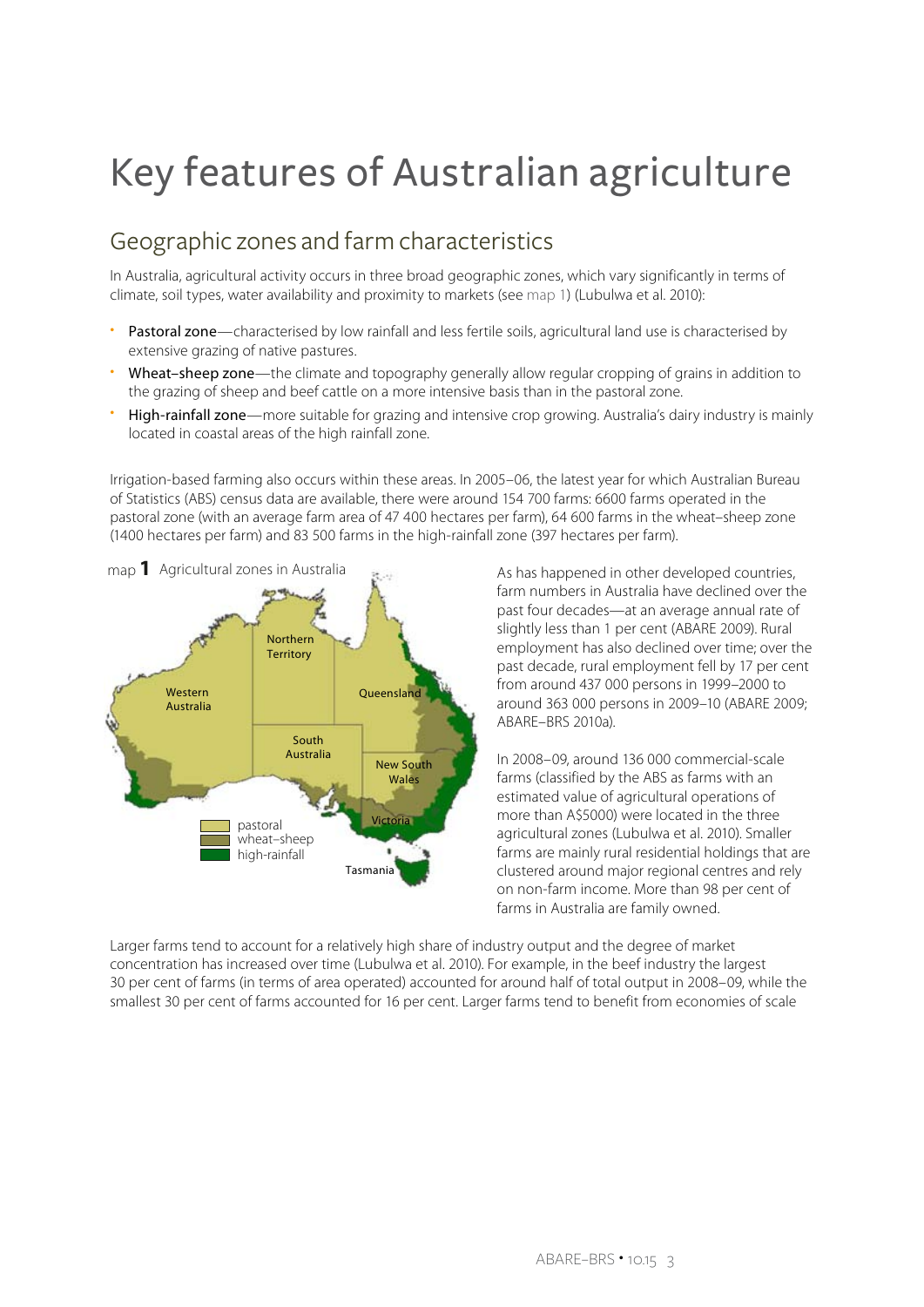and report better financial performance than smaller farms because larger farms are typically characterised by better farm management planning, greater use of new technologies and higher levels of participation in a range of learning and training activities.

### Farm production

Australia's real gross value of farm production has increased slightly over the past four decades, from A\$37 billion in 1969–70 to A\$41 billion in 2009–10 (in 2009–10 prices) (figure 1) (ABARE 2009; ABARE–BRS 2010a). This represents an average annual growth rate of 0.3 per cent. Over this period, the value of crop production has increased (1.1 per cent a year) and the value of livestock production has declined slightly (–0.4 per cent a year). Real gross value of farm production peaked at A\$50 billion in 2001–02, but has been affected by drought and poor seasonal conditions since then.



The major agricultural commodities produced in Australia are indicated in figure 2. In 2009–10, around two-thirds of Australia's real gross value of farm production was sourced from cattle and calves, wheat, milk, vegetables, fruit and nuts, sheep and lambs, and wool (see table A1 in appendix A for further information).

### Share of major commodities in Australia's gross value of farm production, 2009–10 **2**



a Includes exports of live animals.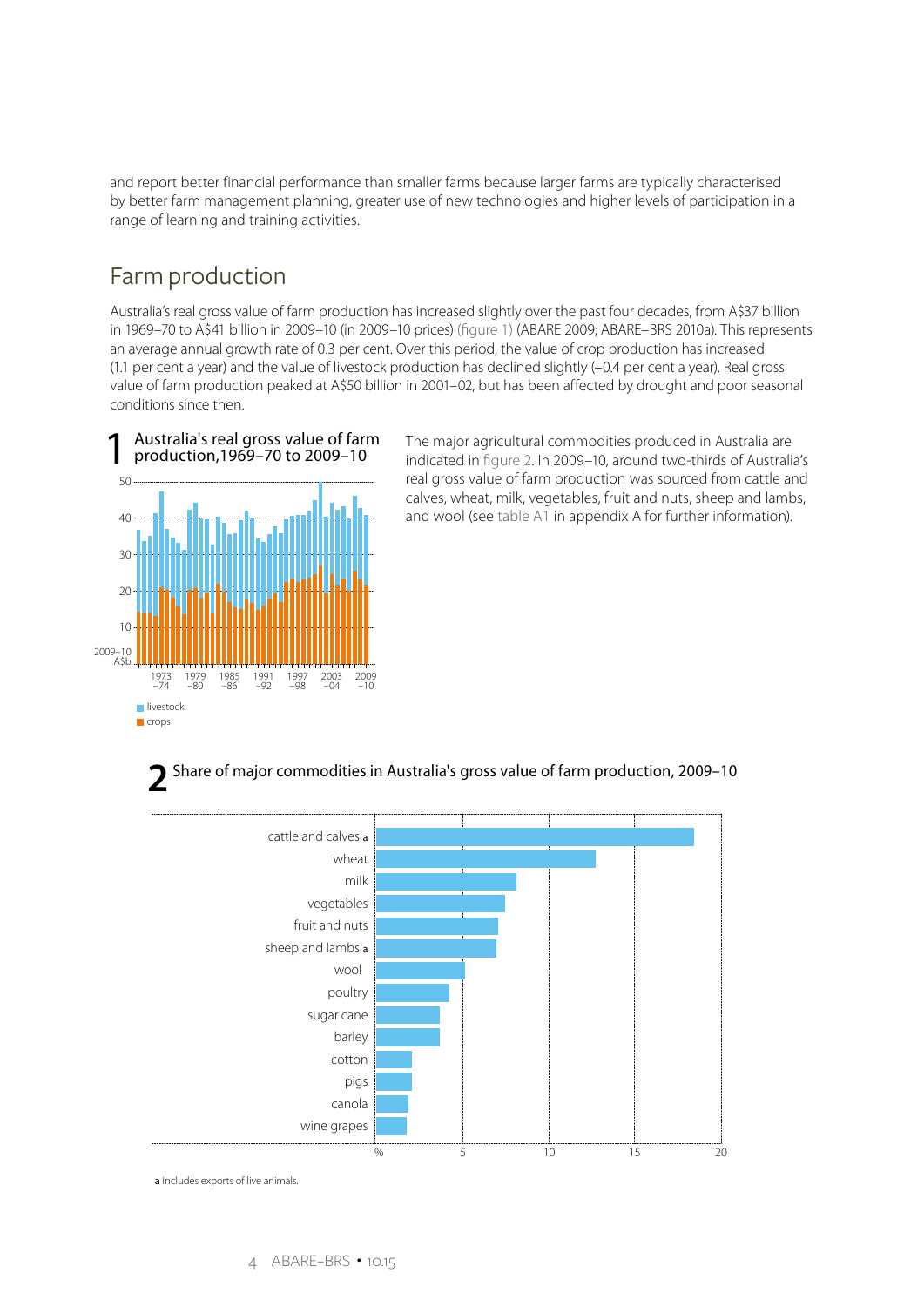### Farm exports

In 2009–10, Australia's farm exports were valued at A\$29 billion, comprising crop exports of A\$15 billion (53 per cent of total farm exports) and livestock exports of A\$13 billion (47 per cent) (ABARE–BRS 2010a). The major agricultural commodities exported from Australia are indicated in figure 3. In 2009–10, nearly two-thirds of Australia's farm exports were sourced from beef and veal, wheat, wool, wine, dairy products, sugar, and mutton and lamb (see table A2 in appendix A for further information).



a Includes exports of live animals.

In 2008–09, the four main export markets for Australia's agricultural commodities were Japan (16 per cent of total farm exports), China (10 per cent), the United States (9 per cent) and Indonesia (8 per cent). The European Union accounted for 8 per cent of Australia's farm exports (see table A3 in appendix A for further information).



#### Food trade Australia's food exports and imports, 4 1989–90 to 2009–10

Australia's food exports increased during the 1990s, reaching a high of A\$34 billion in 2000–01 (in 2009–10 prices) (ABARE 2009; ABARE–BRS 2010a). Reflecting the impact of drought and increased domestic demand, food exports have since declined to A\$24 billion in 2009–10. Food imports have more than doubled over this period, to A\$10 billion in 2009–10. As a result, Australia's net food exports have fallen markedly in recent years, from a high of A\$27 billion in 2000–01 to A\$14 billion in 2009–10. Australia's major food trading partners are indicated in figure A1 in appendix A.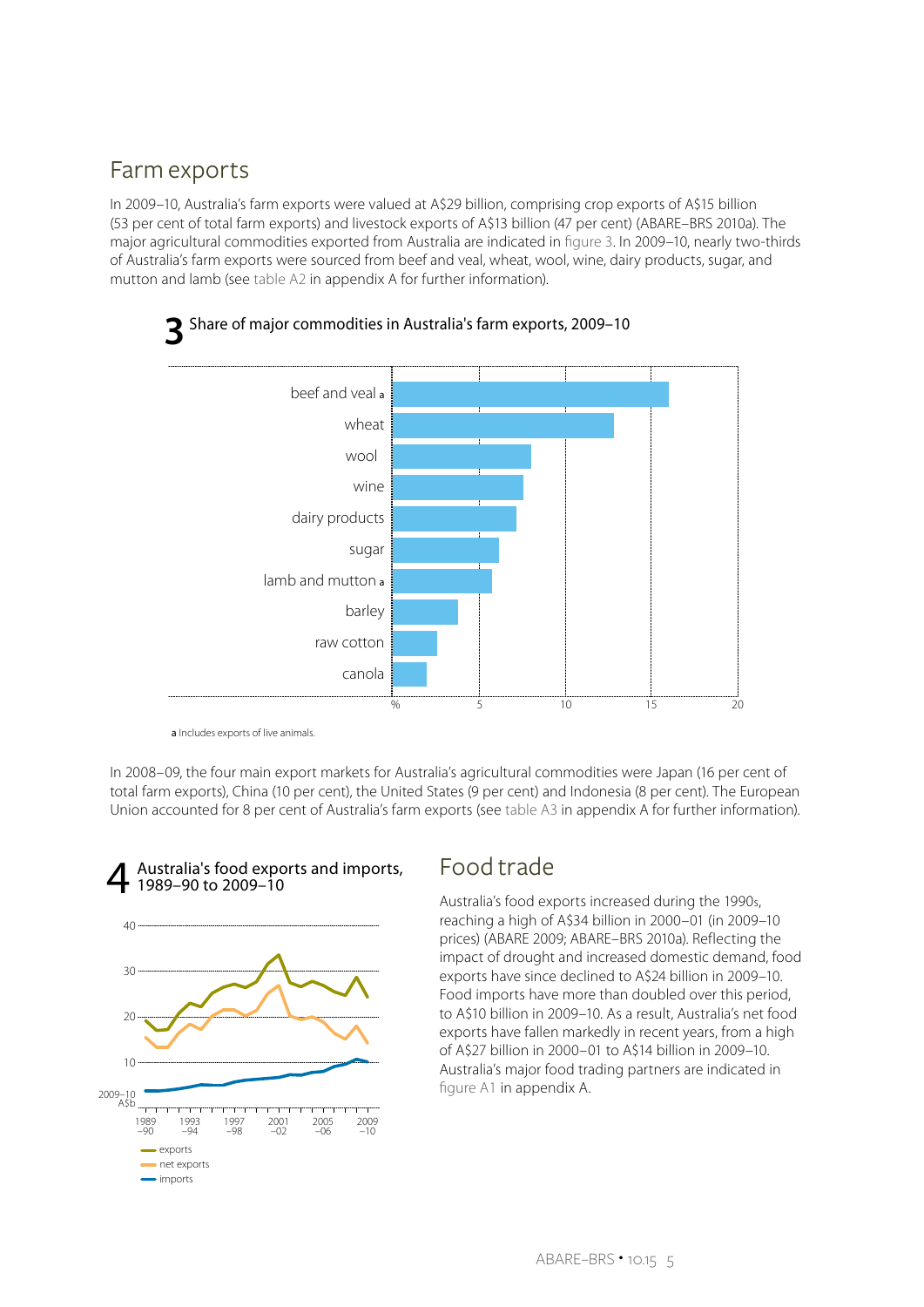## Major challenges in Australian agriculture

In recent decades, real farm costs have increased (at an average annual rate of 0.7 per cent between 1969–70 and 2009–10) and the real net value of farm production has declined overall (–1.3 per cent) (figure 5). Australia's farm performance in recent years is discussed in some detail in Martin et al. (2010). Important challenges in Australian agriculture, discussed briefly below, are the long-term downward trend in the farmers' terms of trade, variability in the real net value of farm production (or farm income), economy-wide effects of resource booms, and climate change effects.

## Long-term decline in the farmers' terms of trade

Measured as the ratio of the prices received index to the prices paid index, the farmers' terms of trade has declined in recent decades (at an average annual rate of 1.8 per cent between 1969–70 and 2009–10) (figure 6). Over this period, real prices received by farmers have declined significantly (–1.6 per cent a year), while real prices paid by farmers have increased marginally (0.2 per cent a year).



Productivity growth has been a critical factor underpinning industry profitability in recent decades. Growth in agricultural production largely depends on increases in productivity because of limitations in the availability of key inputs, particularly land and water resources. Between 1974–75 and 2007–08, total factor productivity (the value of output relative to the value of inputs used) in Australia's agriculture, forestry and fisheries sector increased at an average annual rate of 2.2 per cent, substantially higher than in the manufacturing sector (1.2 per cent a year), the retail trade sector (0.9 per cent a year) and the mining sector (0.8 per cent a year) (Productivity Commission 2009a).

Based on ABARE estimates for the period 1977–78 to 2006–07, total factor productivity in broadacre agriculture increased at an average annual rate of 1.5 per cent (Nossal et al. 2009). Over this period, total factor productivity growth was highest for cropping specialists and lowest for sheep specialists: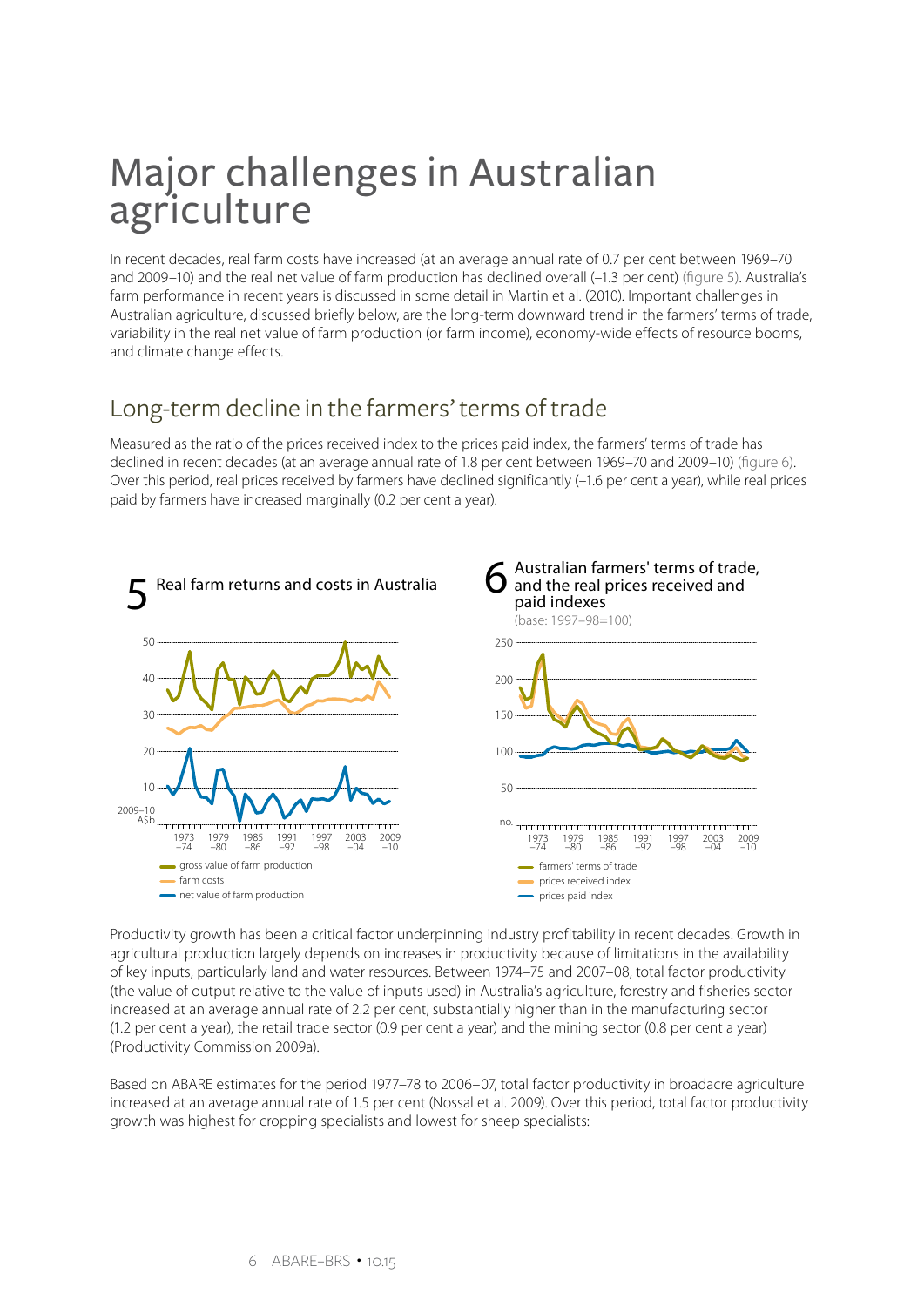Australia's real gross value of farm production for major commodity groups 7

#### i. crop production



ii. livestock production



#### Volatility in Australian real prices received and prices paid by 8

farmers (annual percentage change)



- cropping specialists—productivity growth was 2.1 per cent a year with outputs increasing more than inputs
- mixed crop-livestock farms-productivity growth was 1.5 per cent a year with relatively constant outputs and reduced inputs
- beef specialists—productivity growth was 1.5 per cent a year with increased outputs and relatively constant inputs
- sheep specialists—productivity growth was 0.3 per cent a year with reduced outputs and a larger fall in inputs

Over the period 1988–89 to 2006–07, the productivity growth of dairy farmers averaged 1.2 per cent a year, with outputs increasing more than inputs (Nossal et al. 2009).

The capacity of Australian farmers to respond to changing physical, economic and policy conditions in recent decades is highlighted in figure 7. As indicated by movements in the real gross value of farm production, there has been a major shift over the past two decades away from livestock products, particularly wool, toward livestock slaughterings and other crops (crops other than grains and oilseeds).

### Variability in real net value of farm production

The variability in real net value of farm production has two key components: yield or production variability and price variability.

Yield or production variability—domestic supply side factors, particularly the influence of weather and climate, can have a substantial effect on farm sector earnings; for example, 1982–83, 1994–95, 2002–03 and 2006–07 were years of substantial drought and lower farm incomes in Australia (Lubulwa et al. 2010). Yield or production variability is mainly associated with fluctuations in seasonal weather conditions (particularly rainfall), but is also caused by other factors such as natural disasters (for example, bushfires and floods), and pest and disease outbreaks. Yield variability is relatively high for grains and oilseeds producers (figure 7).

Price variability—real prices received by farmers tend to be highly variable, particularly compared with real prices paid by farmers (figure 8). Movements in agricultural commodity prices in Australian dollars are determined by movements in world commodity prices (reflecting supply and demand conditions in world commodity markets) and movements in the Australian dollar.

A recent OECD study examined variability in wheat yield and prices in Australia and five European countries (Kimura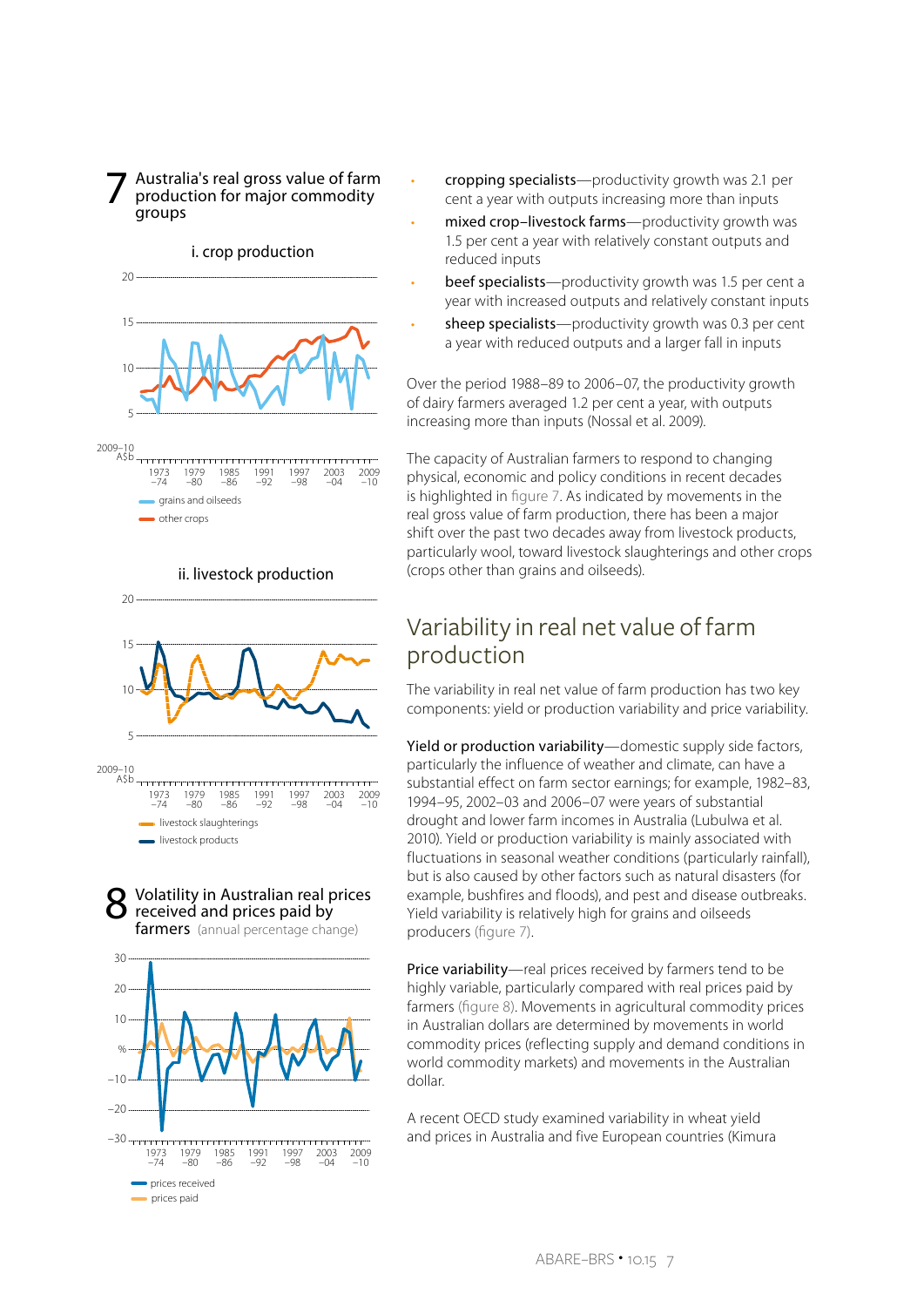et al. 2010). Yield variability and price variability at both the farm level and aggregate level were found to be important sources of risk in Australia. A negative correlation between wheat yield and price moderated the variability in wheat revenue, particularly at the aggregate level.

### Economy-wide effects of resource booms

Resource booms have a significant influence on price variability in Australian agriculture through the exchange rate. Australia is a major exporter of mineral resources, and the domestic and international competitiveness of Australian agriculture is influenced by the cyclical fluctuations that occur in the mining sector. There are two important economy-wide effects of resource booms: increased national income and spending, placing upward pressure on the value of the Australian dollar; and increased demand for inputs, placing upward pressure on wages and other input costs.



The real trade weighted index of the value of the Australian dollar has increased strongly in recent years, corresponding to a strong upturn in the mining sector (figure 9). Conversely, a minerals downturn around 10 years ago corresponded to a relatively low real exchange rate and a relatively high net value of farm production. Although cyclical fluctuations in the mining sector result in major challenges for other export and import competing industries, such as agriculture, resource booms provide important economic benefits to the Australian economy (see, for example, Hogan et al. 1996 and Hogan et al. 2002).

## Other challenges

Other important issues in the outlook for agriculture include climate change and market access for Australia's commodity exports. There has been an increase in average temperatures and a decline in average rainfall

across parts of Australia over the past century (CSIRO and BoM 2007; Garnaut 2008). In Australia, climate change is expected to result in further increases in average temperatures and declines in rainfall, as well as an increase in the likelihood of extreme weather events, including exceptionally high temperatures, heavy daily rainfall events and strong tropical cyclones (Garnaut 2008). Importantly, the effects of climate change will differ significantly between regions in terms of the direction, scope and types of changes.

Australian agriculture is likely to be affected by climate change in a number of ways. First, higher temperatures and reduced rainfall are likely to reduce crop yields and livestock productivity, unless alternative production methods and new technologies can be developed to adapt to the changing climate. Second, government policies introduced to mitigate greenhouse gas emissions are likely to change production costs (Calford et al. 2010). Third, global trade patterns are likely to alter, as climate change continues to affect producers and consumers of agricultural commodities worldwide.

Despite considerable uncertainty about the nature and extent of changes to the pattern of rainfall and temperature in Australia, there have been attempts to quantify the potential impacts of climate change on the agricultural sector in the absence of mitigation efforts. Gunasekera et al. (2007) estimate that Australian production of key agricultural commodities (wheat, beef, dairy and sugar) could decline by 9–10 per cent by 2030 and 13–19 per cent by 2050, compared with the reference case. Australia is projected to be one of the most adversely affected regions from future climate change in terms of negative impacts on agricultural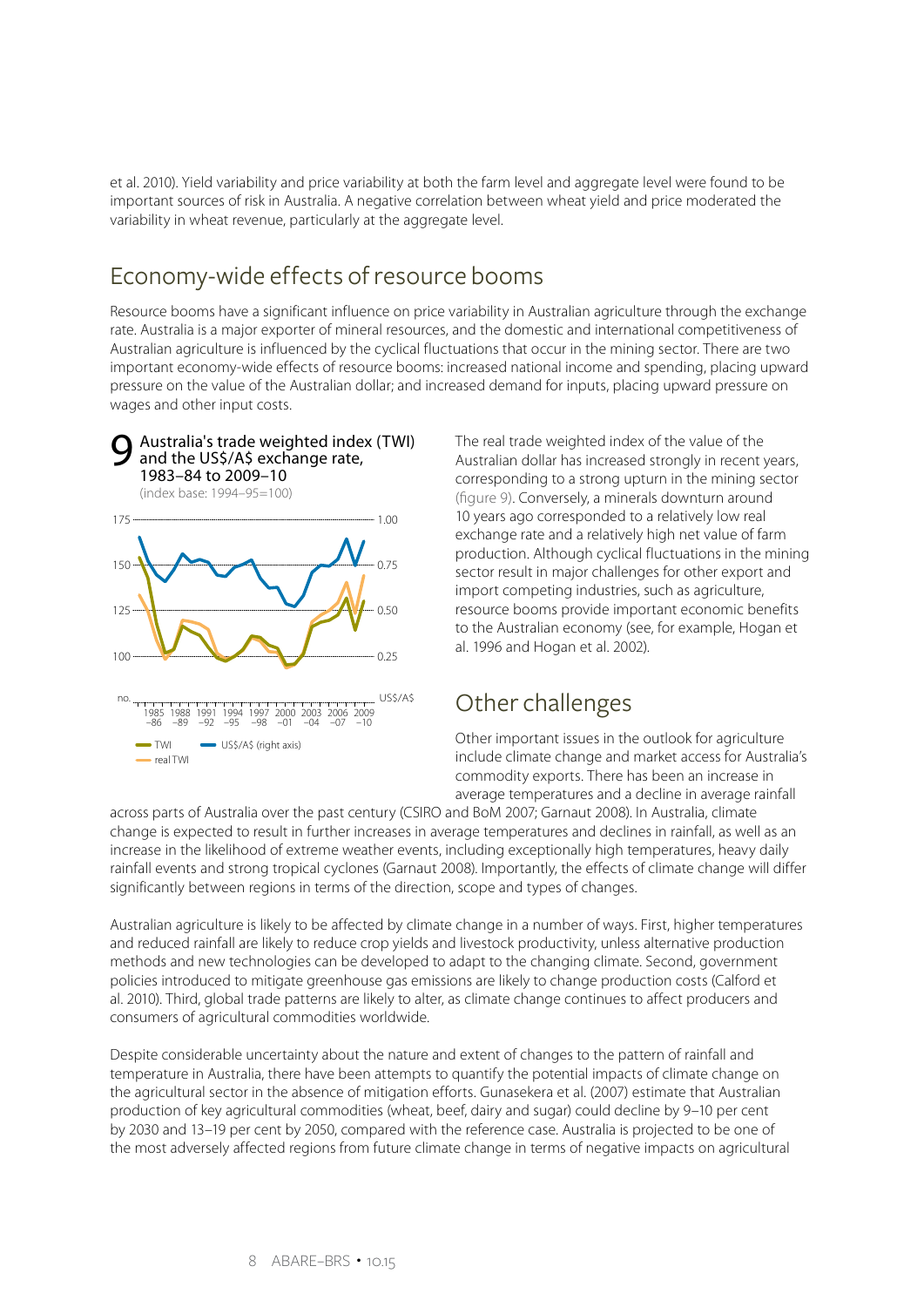activity (Gunasekera et al. 2007). For example, beef and dairy production in Australia is projected to decline by 19 per cent and 18 per cent, respectively, by 2050 (compared with the reference case) in the absence of mitigation and planned adaptation, while production in the United States is projected to decline by less than 10 per cent over the same period as a result of climate change (Gunasekera et al. 2007). Adapting to this changing climate may allow some of these production losses to be avoided.

Border tax adjustments, if introduced in major countries or regions such as the European Union, would have a significant impact on global trade outcomes. Private standards such as some companies applying the concept of food miles (the distance food travels from farmer to consumer) may distort international agricultural trade and result in higher, not lower, greenhouse gas emissions (Hogan and Thorpe 2009).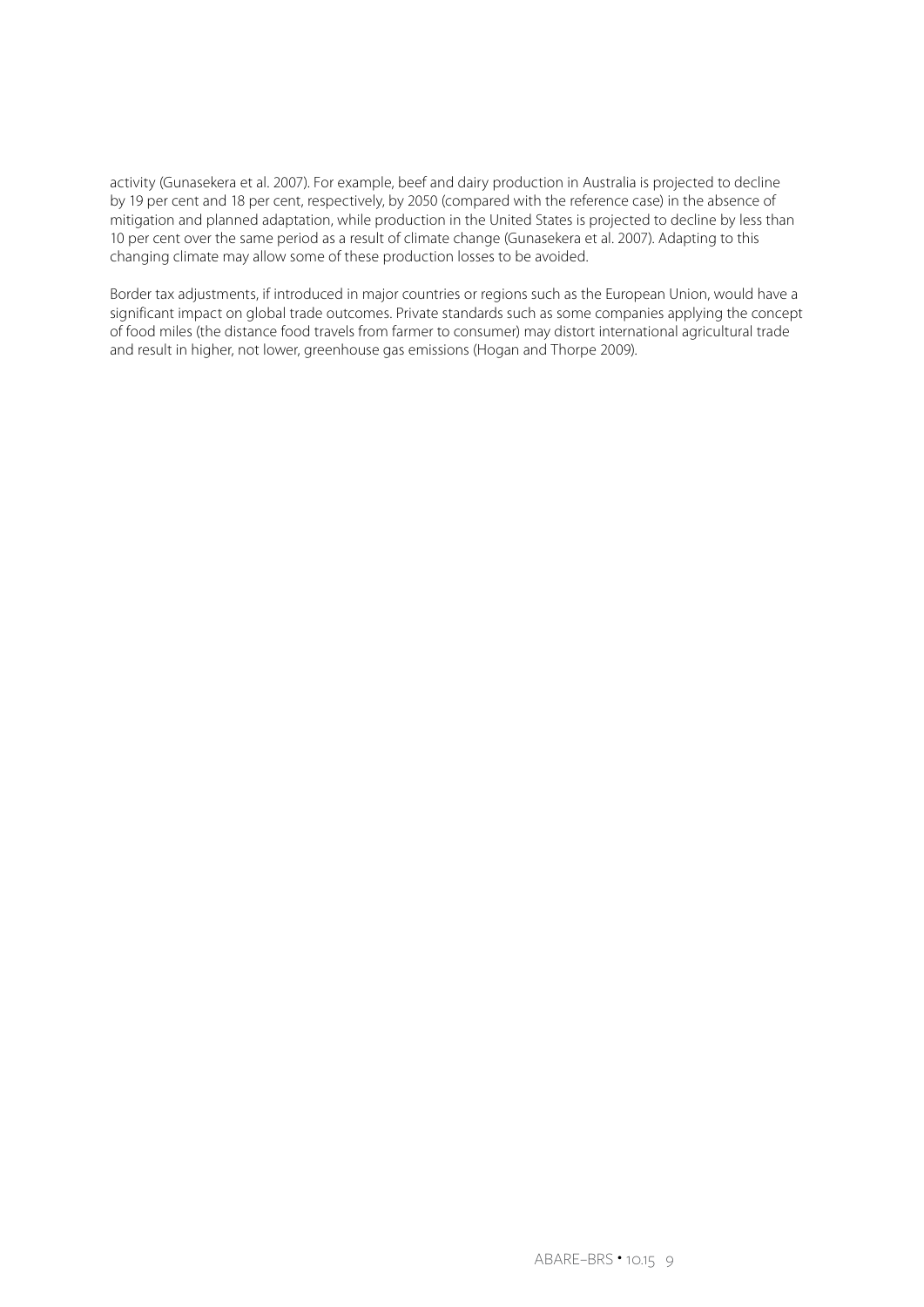## Policy approaches in Australian agriculture

In recent decades there has been an important policy reform process in Australia and other developed economies toward the adoption of more efficient market-based mechanisms to address market failures in agriculture. The aim in this reform process has been to implement a policy framework that encourages industry participants to respond efficiently to changing market conditions. The capacity of Australian farmers to respond to changing physical, economic and policy conditions in recent decades was indicated in figure 7. It is particularly important to continue the reform process to further increase the flexibility of farmers to adapt to changing conditions, given the expected challenges in Australian agriculture over the medium to longer term.

Agriculture is a highly competitive industry with a relatively large number of farmers in Australia. Markets are highly competitive when the decisions of participants (buyers and sellers) do not influence prices; that is, prices are determined by the interaction of many buyers and sellers. Market failures, such as those in box 1, distort market prices and hence production and consumption outcomes; that is, market failures result in an inefficient allocation of resources in the economy. The main criteria used in assessing the benefits, costs and risks of policy options are economic efficiency—that is, the extent to which a policy may have a negative impact on farm investment and production decisions—and administrative simplicity, including administration and compliance costs. Governments also have an important role in assessing the equity implications of policy options.

#### box 1 Analytical framework

The analytical framework for considering policy approaches in Australian agriculture has two key components: the production and investment decisions of farmers, and the economic justification for government intervention in agriculture. In making production and investment decisions, farmers are assumed to be profit maximisers who take into account possible agricultural input–output relationships (including technology options) and various risks associated with the physical environment (such as weather) and economic and policy setting. An analytical framework for risk, including a brief discussion of risk management strategies in agriculture, is presented in appendix B.

The economic justification for government intervention in agriculture is based on the presence of market failures. In general terms, market failures occur when the private sector does not produce an appropriate (or optimal) level of goods or services, and government intervention is justified if an appropriate policy response increases the wellbeing of the community. Some important examples of market failures relevant to agriculture include public goods, externalities, natural monopolies and risk. These are discussed below.

Public goods are non-rival (consumption of the good by one individual has no impact on consumption by others) and non-exclusive (individuals cannot be excluded from consuming the good). For example, the environment provides a range of services but private markets will not appropriately price these services if it is not possible, or is extremely costly, to exclude consumers. In the case of water, an option for government policy is to introduce private property rights that are exclusive and enforceable. The government also has an important role in making a subjective judgment about the non-market value of natural resources; for example, in allocating water rights between environment and consumptive uses (see, for example, Goesch et al. 2008).

Externalities occur as an unpriced by-product or side effect of either the production or consumption of a good or service, and are also referred to as spillover or third party effects. Research and development (R&D) is an example of a positive externality because private firms that invest in R&D often do not capture all the benefits of the investment that is, third parties may free ride on the R&D activity of private investors. In the absence of government intervention, private markets invest too little in R&D. Air pollution is an example of a negative externality, as it results in damage to the environment and/or human health. In the absence of government intervention, private markets produce too much air pollution.

A natural monopoly occurs when a single firm can produce a good at lower cost than any alternative market structure but, without policy intervention, the single provider would restrict output and charge a relatively high price.

continued...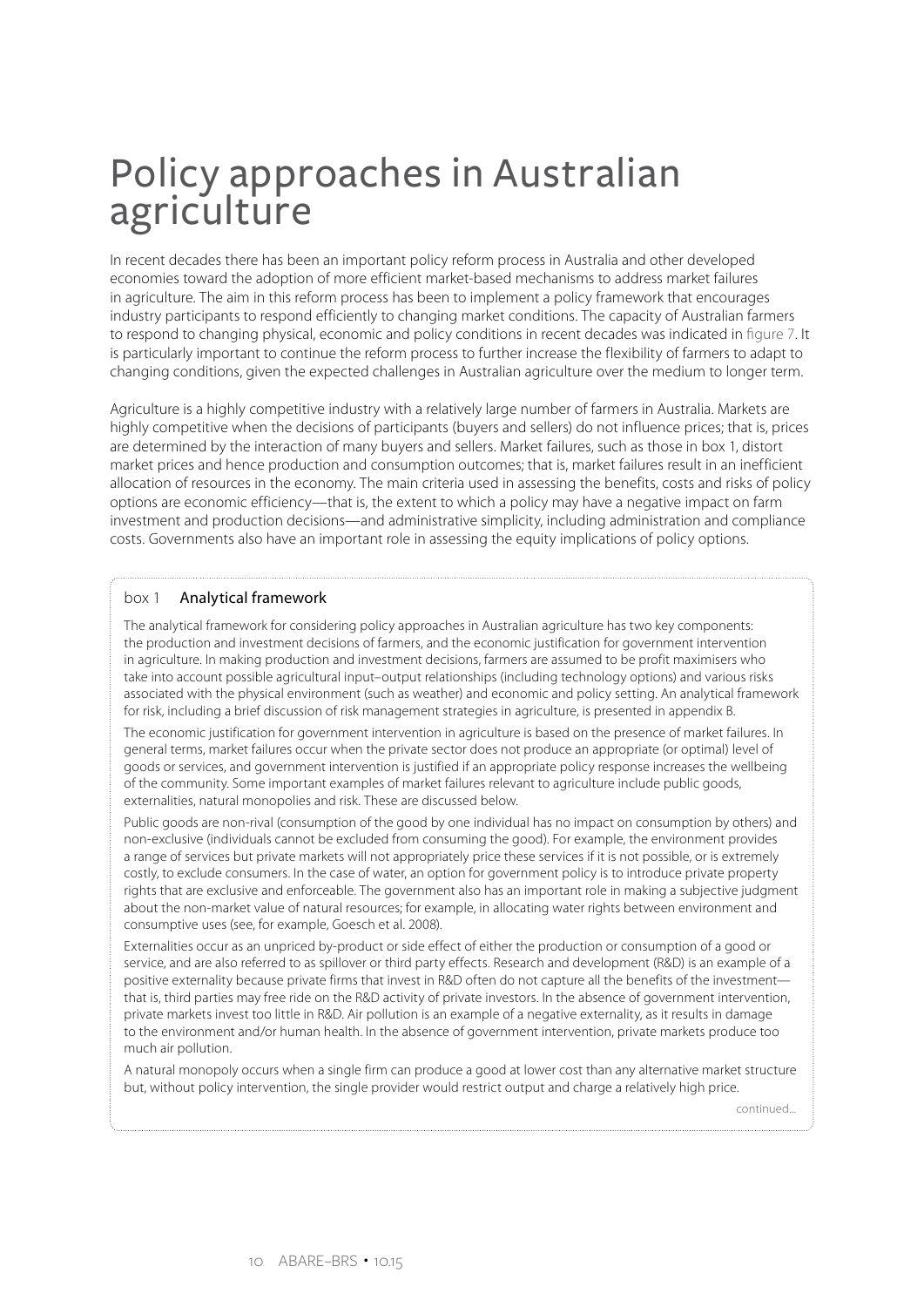#### box 1 Analytical framework continued

For example, there tend to be natural monopoly conditions in the water supply industry (because initial infrastructure investment costs are relatively high), at least within particular regions (the spatial boundaries of a natural monopoly may vary between locations). Industry costs tend to be lower if there is a single provider because this avoids costly duplication of water storage, purification and delivery infrastructure. The characteristics of the natural monopoly may change over time because of factors such as technological change.

Risk occurs when buyers and sellers do not have full information—there may be a general lack of information or information may be restricted to one part of the market (asymmetric information). Agriculture is a highly risky activity. Markets have been developed to manage risk, including futures markets (to manage price risk) and crop insurance (to manage yield risk). Risk management strategies may also be adopted by individual farmers, including diversifying the output mix on farms and gaining off-farm employment. However, private risk management strategies do not fully address risk, particularly catastrophic risk. In the absence of government intervention, risk results in private markets producing too little output (see appendix B for further discussion).

### Australia's agricultural policy framework

The OECD recently noted that Australia has made substantial and continuing progress since the mid-1980s in removing policies that distort agricultural production and trade (OECD 2009a). The OECD's producer support estimate (PSE) is a measure of the annual monetary transfers to farmers from three broad categories of government policy, including market price support, budgetary payments and budgetary revenue foregone through, for example, an investment credit.



*Source*: OECD 2010, PSE/CSE database.

Australia's percentage PSE (the PSE as a percentage of gross farm receipts) has declined from 13 per cent in 1986 to 3 per cent in 2009 (figure 10 and table 2). Over this period, the percentage PSE has fallen in the OECD region (from 37 per cent to 22 per cent), but remains high in some countries (such as Japan, the Republic of Korea and European countries). In New Zealand, the percentage PSE has declined from 20 per cent in 1986 to 0 per cent in 2009.

In nominal terms, producer support in Australia has been reduced from A\$2.3 billion in 1986 to A\$1.2 billion in 2009. The main areas of producer support in Australian agriculture have changed markedly since the mid-1980s (table 2). In 1986, the main areas of producer support were market price support (75 per cent) and fuel tax credits (16 per cent). With market liberalisation of the milk industry in 2000, market price support in Australia was reduced to close to zero. In 2009, the main areas of producer support were payments based on input use (51 per cent) and payments based on historical arrangements where current production is not required (38 per cent).

General services support in Australian agriculture has increased from \$0.1 billion in 1986 to A\$0.8 billion in 2009 (table 3). Public research and development (R&D) expenditure through CSIRO plant and animal research was the only form of general services support in 1986. Since that time, public investment in R&D has increased and become more diversified (accounting for 75 per cent of total general services support in 2009), and governments now also support other areas, particularly inspection services (12 per cent) and infrastructure (11 per cent).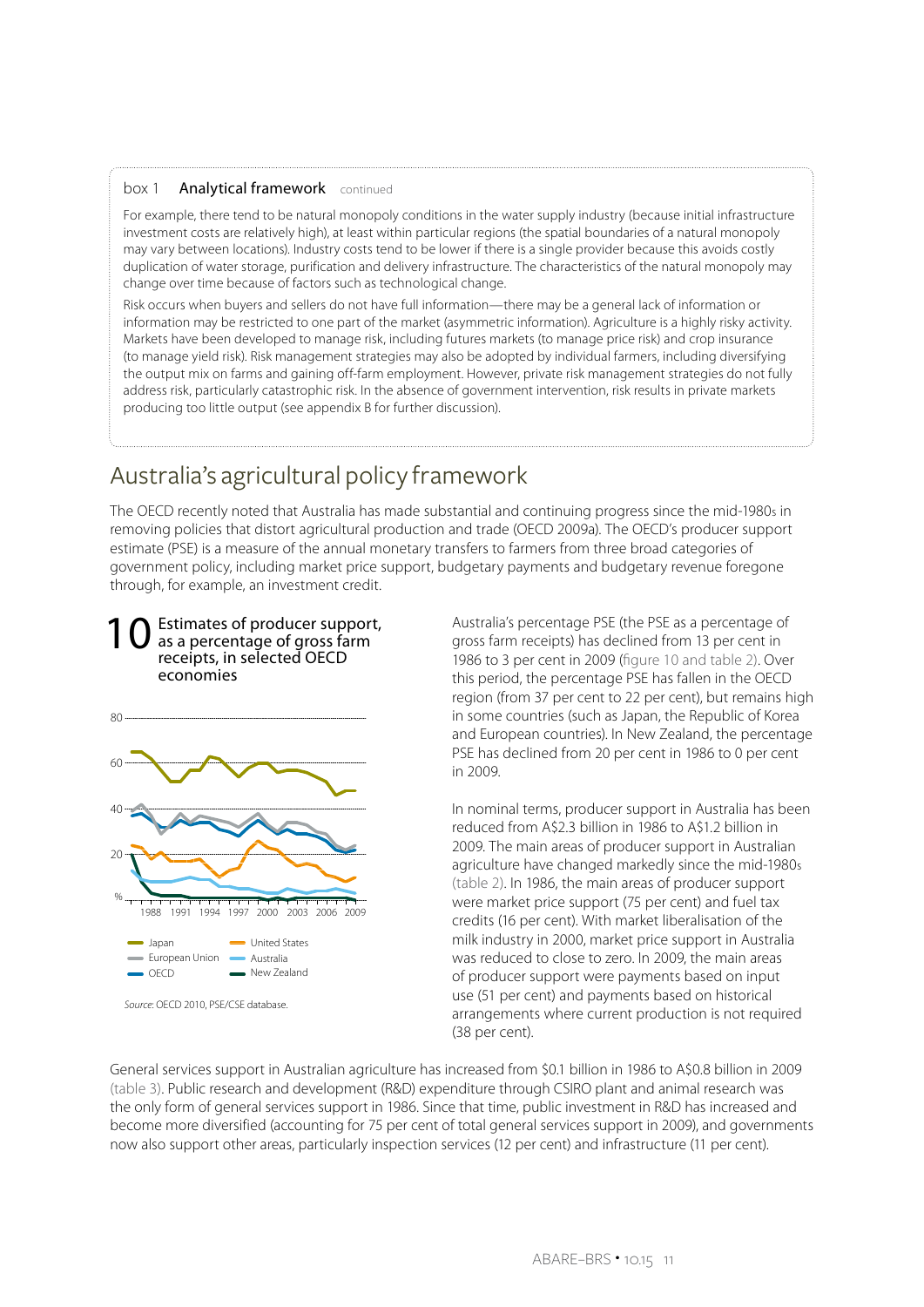## 2 Estimates of producer support in Australian agriculture

|                                                              |           | 1986     |             | 2009     |
|--------------------------------------------------------------|-----------|----------|-------------|----------|
|                                                              |           | share    |             | share    |
|                                                              | value     | of total | value       | of total |
|                                                              | A\$m      | $\%$     | A\$m        | $\%$     |
| Support based on commodity outputs                           |           |          |             |          |
| Market price support (MPS)                                   |           |          |             |          |
| Milk MPS                                                     | 866.4     | 38.1     | 0.0         | 0.0      |
| Wheat MPS (up to 1998)                                       | 302.4     | 13.3     | 0.0         | 0.0      |
| Eggs MPS (1986 to 1995)                                      | 75.6      | 3.3      | 0.0         | 0.0      |
| Refined sugar MPS (1986 to 1996)                             | 67.4      | 3.0      | 0.0         | 0.0      |
| Wool MPS (1986 to 1997)                                      | 39.5      | 1.7      | 0.0         | 0.0      |
| Cotton MPS                                                   | 14.2      | 0.6      | 0.0         | 0.0      |
| Rice MPS                                                     | 12.4      | 0.5      | 1.7         | 0.1      |
| Sheep meat MPS (1986 to 1990)                                | 10.7      | 0.5      | 0.0         | 0.0      |
| Pig meat MPS (1986 to 1998)                                  | 0.5       | 0.0      | 0.0         | 0.0      |
| Other MPS                                                    | 319.4     | 14.1     | 0.8         | 0.1      |
| Total                                                        | 1 708.5   | 75.2     | 2.5         | 0.2      |
| Payments based on output                                     | 0.0       | 0.0      | 0.0         | 0.0      |
| Total support based on commodity outputs                     | 1 708.5   | 75.2     | 2.5         | 0.2      |
| Payments based on input use                                  |           |          |             |          |
| <b>On-farm services</b>                                      |           |          |             |          |
| State extension and advisory services                        | 0.0       | 0.0      | 104.5       | 8.8      |
| Disease and pest control (state)                             | 0.0       | 0.0      | 94.3        | 7.9      |
| Drought assistance - Professional Advice and Planning Grants | 0.0       | 0.0      | 28.0        | 2.4      |
| Training services (state)                                    | 0.0       | 0.0      | 20.6        | 1.7      |
| Climate Change Adjustment Program (CCAP)                     | 0.0       | 0.0      | 13.8        | 1.2      |
| Bovine brucellosis and tuberculosis eradication campaign     | 16.2      | 0.7      | 0.0         | 0.0      |
| Other                                                        | 0.0       | 0.0      | 8.7         | 0.7      |
| Total                                                        | 16.2      | 0.7      | 270.0       | 22.7     |
| Variable input use                                           |           |          |             |          |
| Exceptional Circumstances Interest Rate Subsidy              | 0.0       | 0.0      | 219.9       | 18.5     |
| Fuel tax credits                                             | 367.7     | 16.2     | 0.0         | 0.0      |
| Total                                                        | 367.7     | 16.2     | 219.9       | 18.5     |
| <b>Fixed capital formation</b>                               |           |          |             |          |
| Valuation of livestock from natural increase                 | 0.0       | 0.0      | 65.0        | 5.5      |
| 3 years write-off on water facilities for primary producers  | 0.0       | 0.0      | 30.0        | 2.5      |
| Other                                                        | 0.0       | 0.0      | 21.0        | 1.8      |
| Total                                                        | 0.0       | 0.0      | 116.0       | 9.8      |
| Total payments based on input use                            | 383.9     | 16.9     | 605.9       | 51.0     |
|                                                              |           |          |             |          |
| Payments based on:                                           |           |          |             |          |
| current A/An/R/I production required a                       | 0.0       | 0.0      | 110.5       | 9.3      |
| non-current A/An/R/I production not required b               | 180.0     | 7.9      | 445.2       | 37.5     |
| non-commodity criteria c                                     | 0.0       | 0.0      | 24.3        | 2.0      |
| Producer support estimate (PSE)                              | 2 2 7 2.4 | 100.0    | 1 1 8 8 . 3 | 100.0    |
| Percentage PSE (%) d                                         | 13.0      |          | 2.7         |          |

a Payments based on current A/An/R/I, production required: transfers from taxpayers to agricultural producers arising from policy measures based on current area (A), animal numbers (An), revenue (R) or income (I), and requiring current production.

b Payments based on non-current A/An/R/I, production not required: transfers from taxpayers to agricultural producers arising from policy measures based on non-current (that is, historical or fixed) area, animal numbers, revenue or income, with current production of any commodity not required but optional. c Payments based on non-commodity criteria: transfers from taxpayers to agricultural producers arising from policy measures based on long-term resource retirement, a specific non-commodity output and other non-commodity criteria (transfers which apply equally to all farmers).

d PSE as a percentage of gross farm receipts. *Sources*: OECD 2010, PSE/CSE database; definitions from OECD 2009a.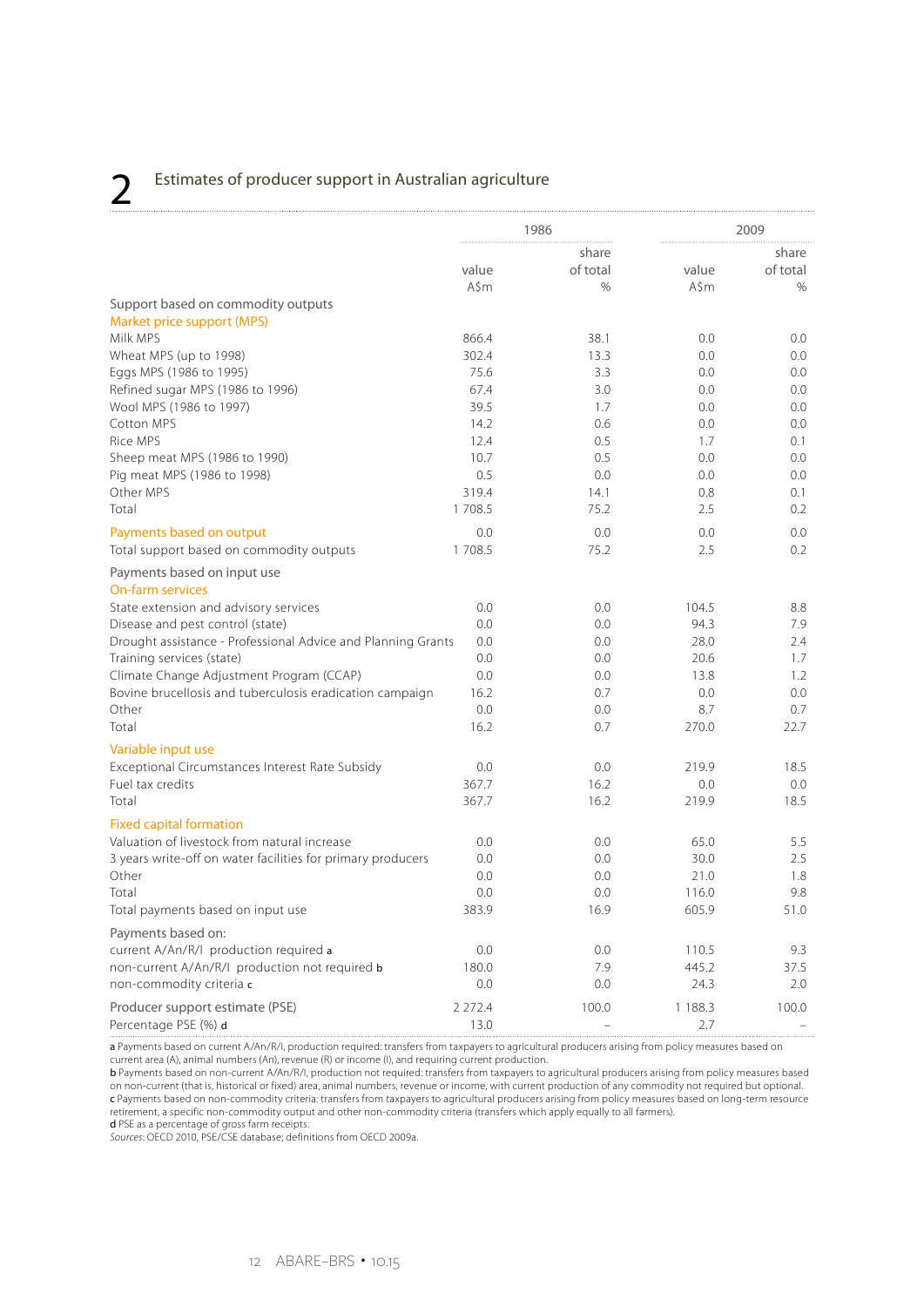### Estimates of general services support in Australian agriculture

|                                                    | 1986          |                           | 2009          |                           |
|----------------------------------------------------|---------------|---------------------------|---------------|---------------------------|
|                                                    | value<br>A\$m | share<br>of total<br>$\%$ | value<br>A\$m | share<br>of total<br>$\%$ |
| <b>Research and development</b>                    |               |                           |               |                           |
| CSIRO plant and animal research                    | 135.5         | 100.0                     | 304.0         | 36.9                      |
| Developing agricultural industries (Queensland)    | 0.0           | 0.0                       | 72.0          | 8.7                       |
| Marketing processing pest and disease control (WA) | 0.0           | 0.0                       | 59.4          | 7.2                       |
| Cooperative Research Centres                       | 0.0           | 0.0                       | 50.1          | 6.1                       |
| Food and fibre (NSW)                               | 0.0           | 0.0                       | 45.0          | 5.5                       |
| Victorian ag industries                            | 0.0           | 0.0                       | 29.7          | 3.6                       |
| Climate Change Research Program                    | 0.0           | 0.0                       | 15.0          | 1.8                       |
| Other                                              | 0.0           | 0.0                       | 43.5          | 5.3                       |
| Total                                              | 135.5         | 100.0                     | 618.7         | 75.2                      |
| Inspection services                                | 0.0           | 0.0                       | 94.6          | 11.5                      |
| Infrastructure                                     | 0.0           | 0.0                       | 94.1          | 11.4                      |
| Marketing and promotion                            | 0.0           | 0.0                       | 10.3          | 1.3                       |
| <b>Agricultural schools</b>                        | 0.0           | 0.0                       | 5.0           | 0.6                       |
| Public stockholding                                | 0.0           | 0.0                       | 0.0           | 0.0                       |
| <b>Miscellaneous</b>                               | 0.0           | 0.0                       | 0.2           | 0.0                       |
| General services support estimate (GSSE)           | 135.5         | 100.0                     | 822.9         | 100.0                     |

*Source*: OECD 2010, PSE/CSE database.

Overall, Australia's agricultural policy framework incorporates the following key elements:

- risk management and adjustment policies—includes drought policy, climate change adjustment policies (Australia's Farming Future), biosecurity (pest and disease controls to reduce the risk of an outbreak occurring and to reduce costs if an outbreak occurs), and more generally, natural disaster relief and recovery arrangements
- other policies that address income variability issues—for example, the farm management deposit scheme (to encourage saving in relatively high income years for use in relatively low income years) and tax averaging (to reduce distortions associated with the progressive personal income tax system)
- development of water markets—assigning exclusive, enforceable and transferable water rights increases the efficiency of water use over time, particularly given expected reduced water availability associated with climate change and recurring drought conditions
- R&D policies-to address underinvestment by the private sector
- market access for Australia's agricultural commodities—the Australian Government's trade policy includes membership of the World Trade Organization and the development of free trade agreements with a number of countries (including New Zealand, Singapore, Thailand, the United States and Chile). In February 2009 a free trade agreement was signed between ASEAN, Australia and New Zealand, and other agreements are also being pursued (OECD 2009a).

Two important examples of Australia's policy approaches in agriculture are discussed briefly below. Water reform is discussed in the next section.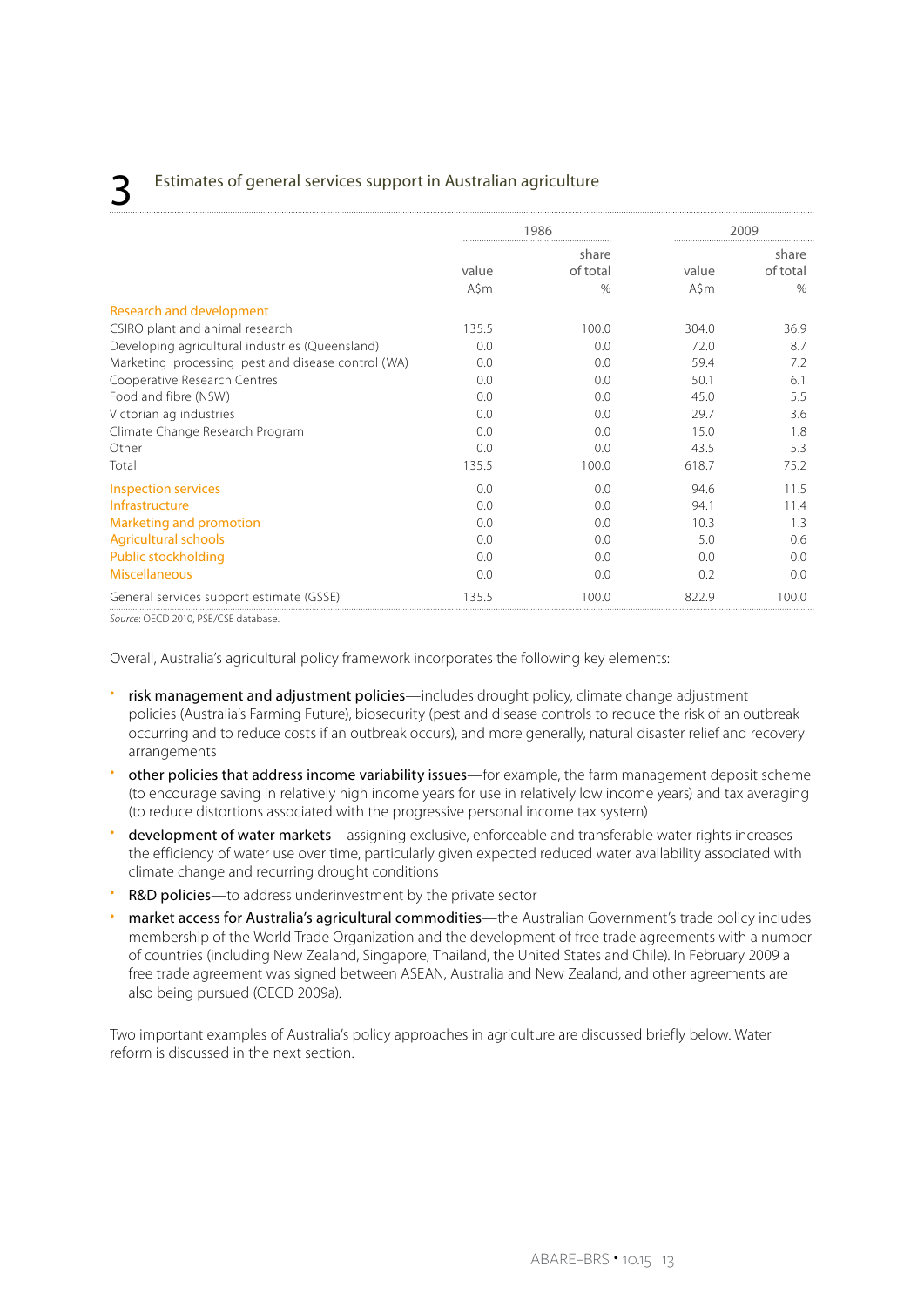## Productivity growth and public investment in R&D

As noted earlier, productivity growth in Australia in recent decades has been strong for agriculture compared with other industries. However, consistent with observations in other developed economies, productivity growth in Australia's broadacre industry appears to have slowed over the past decade. Sheng et al. (2010) found that a statistically significant slowdown in Australia's productivity growth occurred around the mid-1990s, driven by a long-term decline in public R&D investment (as a percentage of gross domestic product) and poor seasonal conditions over the past decade. The relationship between productivity growth and public R&D investment in Australian agriculture is indicated in figure 11.





a Public R&D intensity is public R&D expenditure as a % of GDP.

Many innovations already available to Australian farmers are not adopted to their full potential, meaning that possible productivity gains are forgone (Nossal and Gooday, 2009). There is a role for government to increase adoption of existing innovations through investments in information provision, human capital and infrastructure to build the capability of farms. Strengthening rural institutions and reducing the policy impediments to innovation uptake is also a priority. The Productivity Commission is currently undertaking a review of rural research and development corporations in Australia (Productivity Commission 2010).

From an economic perspective, the justification for government intervention in technology R&D, adoption and transfer is based on the presence of positive externalities (spillover or third party effects) and imperfect information (including public good aspects). The role of government in the technology innovation

process has been the focus of considerable analysis in recent years, particularly with respect to climate change issues (see, for example, Garnaut 2008). An important issue for the government is the difficulty in assessing (and quantifying) the costs and likely future benefits of government policies in this area.

Industry investment in R&D tends to be focused mainly on applied research and experimental development work (see box 2) where the commercial applications are more apparent—that is, areas that are substantially less risky in terms of capturing the benefits from their investment. Government tends to focus on basic and applied research, particularly where there may be broader industry and economy-wide benefits—that is, in areas where the private sector may not participate if the assessment is made that they would not capture adequate benefits, for example, through a patent or by maintaining secrecy about the knowledge.

## Drought policies

The long-term challenge of production variability in Australian agriculture, particularly for grains and oilseeds, was indicated in figures 5 and 7. From a policy perspective, the major concern is assessing the role of government in assisting farmers to manage the risks and costs of extremely adverse events (that is, managing catastrophic risk). Drought is a recurring feature of the Australian environment. The National Drought Policy (NDP) was adopted in 1992 to manage drought risk in Australia. Productivity Commission (2009b) notes that the main objectives in the NDP are to:

- encourage primary producers and other sections of rural Australia to adopt self-reliant approaches to manage climatic variability
- maintain and protect Australia's agricultural and environmental resource base during periods of extreme climate stress
- ensure early recovery of agricultural and rural industries, consistent with long-term sustainable levels.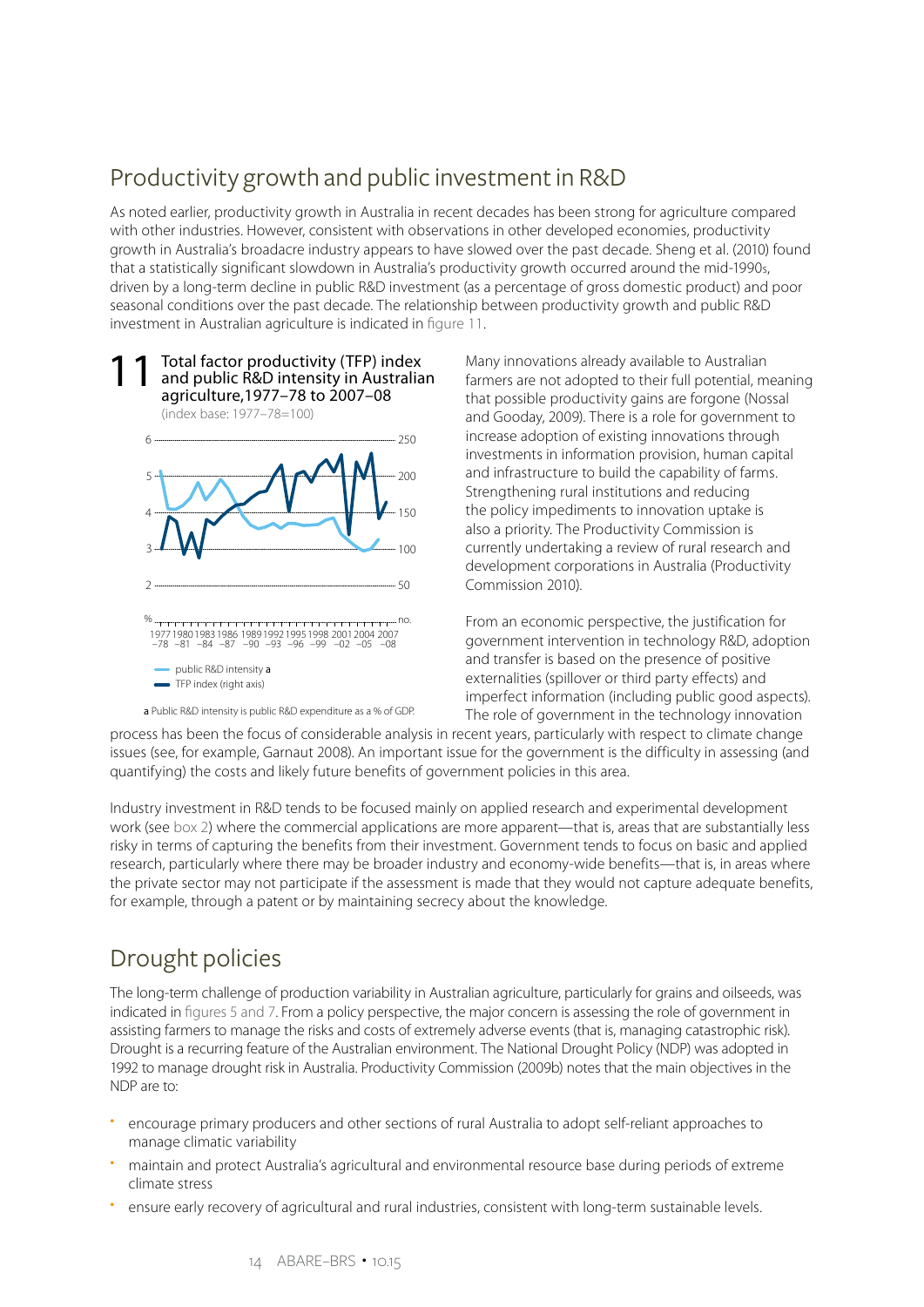#### box 2 Categories of R&D

R&D activity is defined by the Australian Bureau of Statistics (ABS) as the systematic investigation or experimentation involving innovation or technical risk, the outcome of which is new knowledge, with or without a specific practical application, or new or improved products, processes, materials, devices or services—R&D activity extends to modifications to existing products/processes and ceases when work is no longer experimental (ABS 2002). The ABS provides the following definitions for different categories of research and experimental development:

- basic research—experimental and theoretical work undertaken primarily to acquire new knowledge without a specific application in view; basic research may be pure basic research or strategic basic research
	- pure basic research—carried out without looking for long-term benefits other than the advancement of knowledge
	- strategic basic research—directed into specified broad areas in the expectation of useful discoveries; strategic basic research provides the broad base of knowledge for the solution of recognised practical problems
- applied research—original work undertaken to acquire new knowledge with a specific application in view. It is undertaken either to determine possible uses for the findings of basic research or to determine new methods or ways of achieving some specific and predetermined objectives
- experimental development—systematic work, using existing knowledge gained from research or practical experience, for the purpose of creating new or improved products/processes.

The main focus in NDP programs is to provide relief primarily to farm households and farm businesses suffering hardship during severe drought. A farm must be in an area declared as being in Exceptional Circumstances (EC) and satisfy the eligibility criteria of individual programs to be eligible for assistance. Major programs include the EC Relief Payment (ECRP), the EC Interest Rate Subsidies (ECIRS) and the EC Exit Package.

Over the past 15 years, the Australian Government has spent almost \$4 billion on drought assistance, of which around \$2.2 billion has been for business support (payments are in 2007–08 prices). The funds provided have increased significantly in recent years, partly reflecting an increase in the severity of drought but also an easing of the eligibility criteria. There is also a growing proportion of farmers that receive continuous assistance. Of all farms receiving exceptional circumstances income support assistance, 18 per cent have received assistance for two to three years. A further 11 per cent have received assistance for between three and six years. Projected increases in the frequency and severity of drought in Australia mean that increasing support is likely to be required under current policy settings.

Government drought support in Australia was recently reviewed by the Productivity Commission (2009b). The review highlighted the mismatch between policy objectives to help farmers improve preparedness to cope with drought and manage climate variability, and programs which have provided emergency payments to farmers in hardship. The current business support measures, including interest rate subsidies and exit grants, are distorting the decisions that farmers might otherwise make to pursue productivity gains, encouraging the accumulation of excessive debt or delaying adjustment decisions. It also appears that these measures are reducing the incentive for farmers to use risk management tools, such as farm management deposits, to manage fluctuations in cash flow caused by climate variability. The seasonal pattern of farm management deposits and withdrawals reflects the tax incentive for farmers to lock money away before 30 June so that it is exempt from income tax in that year. However, there is little evidence that these deposits have been significantly drawn on during recent drought years. The Productivity Commission made a number of recommendations for reform.

In response to the national review of drought policy, the Australian Government, in partnership with the Western Australian Government, is conducting a pilot of drought reform measures in part of Western Australia (see www.daff.gov.au for further information).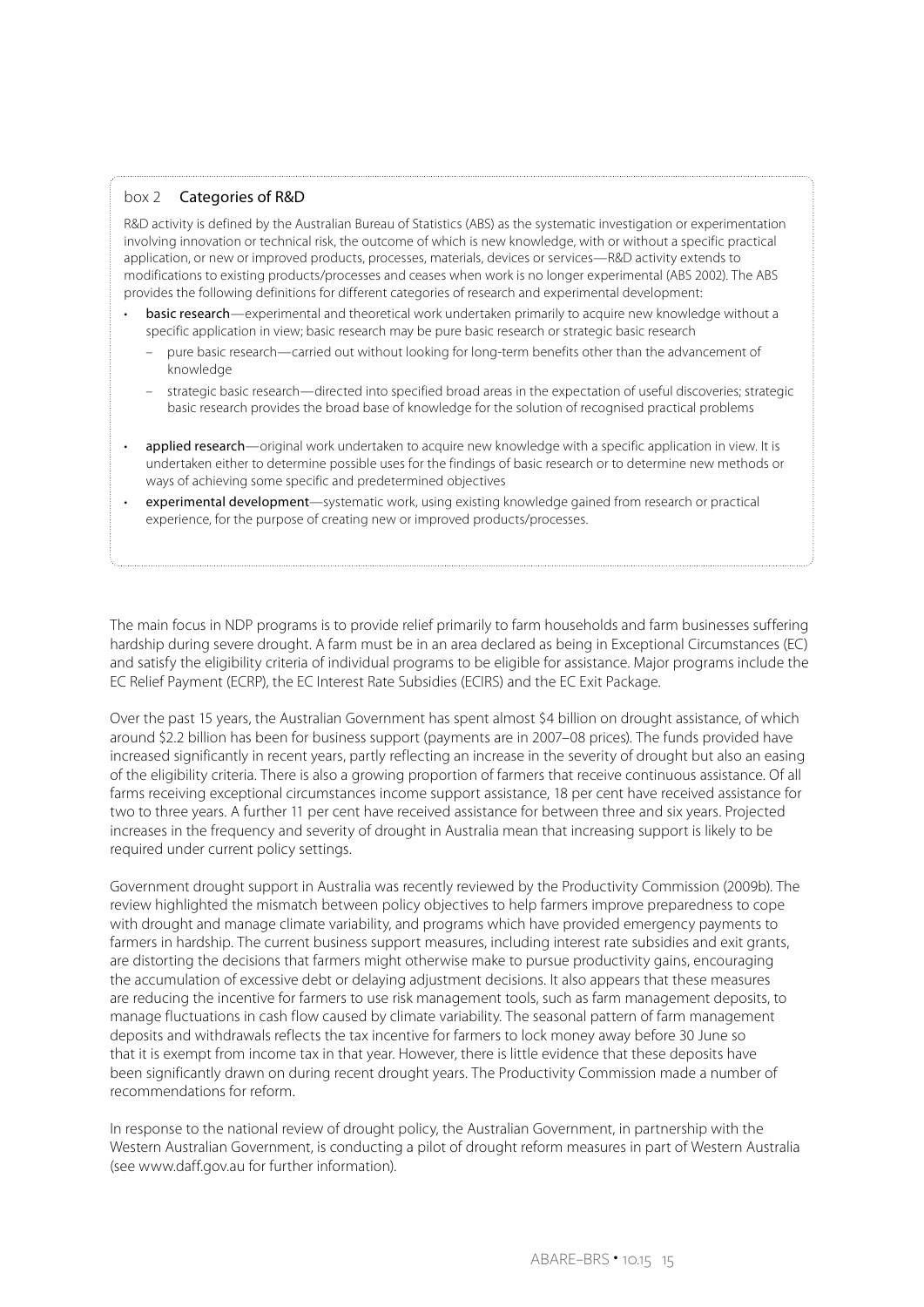## Case study: water reform in Australia

### Water use in Australia

In 2004–05, the latest year for which comprehensive water accounts across industries and households are available, agriculture accounted for 65 per cent of water used in Australia (figure 12) (ABS 2008). The Murray– Darling Basin (MDB) is an important agricultural region, which covers an area of more than 1 million square kilometres in south-eastern Australia. The MDB accounts for around:

- 20 per cent of Australia's agricultural land area
- 40 per cent of Australia's gross value of agricultural production
- 65 per cent of Australia's irrigated land area
- 45 per cent of Australia's gross value of irrigated agricultural production (ABARE–BRS 2010b).

In 2004–05, agriculture accounted for 83 per cent of water used by all industries and households in the Murray– Darling Basin (figure 12).

Consumptive water use in Australia and the Murray–Darling Basin, 2004–05 **12**



## Key water policy developments

In Australia, the state and territory governments are responsible for the management of water resources in their respective jurisdictions. This complicates management as, for example, the MDB spans four states and one territory. To offset, at least to some extent, the natural variability in the quantity, timing and location of rainfall in Australia, water providers invest in water storage, purification and delivery infrastructure to provide water services to metropolitan and non-metropolitan urban areas and rural areas. Historically, water infrastructure in rural areas was developed mainly by governments to support regional economic development, particularly the expansion of the agricultural sector and rural communities.

An important water reform process has been occurring in Australia since the 1980s, consistent with broader policy developments toward the adoption of more efficient market-based mechanisms. An additional issue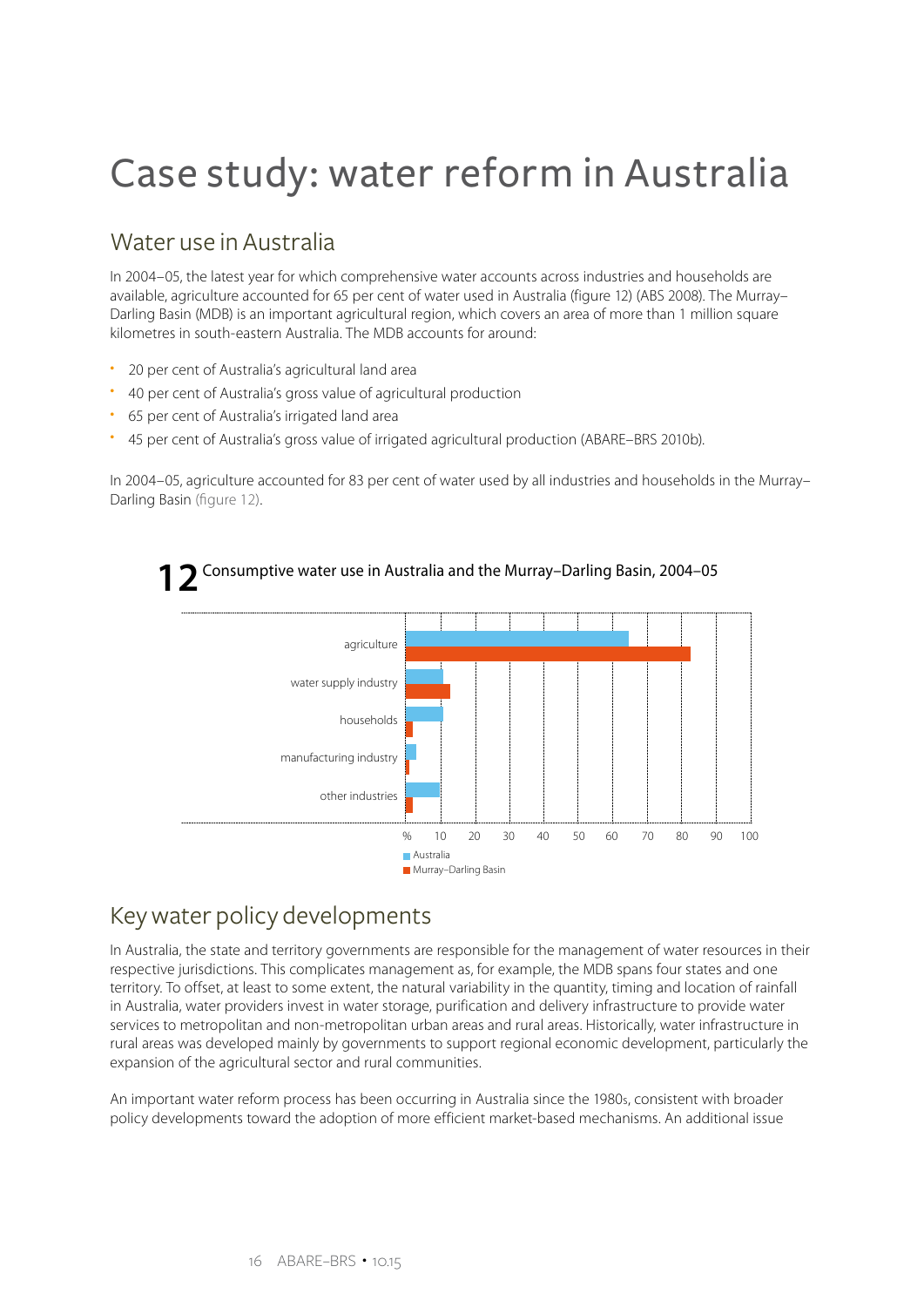for the water industry is that the traditional policy approach has had major unintended adverse consequences for the environment. The focus in water policy since the early 1990s has changed, from supporting regional development for consumptive uses to managing competing demands for a fully, or over, allocated resource (Heaney et al. 2005).

Although surface water trade was first introduced in Australia in 1983, the 1994 agreement by the Council of Australian Governments (COAG; a council of the heads of federal, state and territory governments) on the need for coordinated action by governments has been important in making the necessary reforms to water policy in Australia. A water reform agreement was a turning point in domestic water policy by recognising that better management of Australia's water resources is an issue of national importance (Heaney et al. 2005). The major objective in the 1994 COAG agreement was to achieve an efficient and sustainable water industry in Australia.

Importantly, COAG agreed to a water resource policy and strategic reform framework to improve the efficiency of Australia's water supply and wastewater industry, to address negative environmental impacts and improve community understanding of the need to change water use in Australia (COAG 1994; NCC 2004). Some key principles of the 1994 water reform agreement were to achieve full cost recovery, separate water entitlements from land titles, allocate water specifically for environmental use, encourage intrastate and interstate trading in water entitlements and improve water quality. In addition, there was a commitment to 'implement a range of institutional reforms, including separating the roles of service provision and standards setting and regulation, and ensuring better commercial performance by water businesses' (NCC 2004, p.1.1).

Subsequent to the COAG agreement, the Murray–Darling Basin Ministerial Council—a council of federal, state and territory environment ministers—implemented a cap on river diversions within the MDB. The cap effectively limited water use in the MDB to 1993–94 levels, with some allowances for additional water use (Sanders et al. 2010).

In 2004, most governments in Australia agreed to the National Water Initiative (NWI), which was designed to complement and extend the 1994 reform framework (COAG 2004). The National Water Initiative confirmed the commitment to the 1994 water reform agreement, but recognised that progress in water reform varied between jurisdictions and increased knowledge provided an opportunity to enhance the water reform agenda (NCC 2004). Some key features of the NWI were to create water access entitlements for consumptive water that are separated from land, give statutory recognition to environmental water, adjust overallocated and/or overused water systems to more sustainable levels of use, and implement water trading arrangements that facilitate the efficient operation of water markets (Sanders et al. 2010).

In 2007, the National Plan for Water Security pursued the option of reallocating water to the environment by purchasing water from irrigators (Commonwealth of Australia 2007). This represented a change from the previous policy approach, which attempted to address the absence of a market for environmental water by regulating water access through a cap on extractions for consumptive uses (Goesch et al. 2008). The *Water Act 2007* was enacted so that the water resources in the Murray–Darling Basin could be better managed in the long-term national interest. The Murray–Darling Basin Authority (MDBA), the statutory authority responsible for implementing the rules and provisions of the Act, is developing a management plan for the MDB's water resources (ABARE–BRS 2010b). A central goal of the Basin plan is to set limits, referred to as sustainable diversion limits, on the volume of surface water and groundwater that can be taken for consumptive uses.

The Australian Government's Water for the Future Program is a 10-year initiative with funding of more than A\$12 billion, which aims to assist irrigators in the transition to the new sustainable diversion limits under the Basin plan (ABARE–BRS 2010b). The initiative has two main components that are currently in progress: a water entitlement purchasing program (Restoring the Balance in the Murray–Darling Basin) and an infrastructure investment program (including the Sustainable Rural Water Use and Infrastructure Program, and Water Smart Australia). At 30 September 2010, the Australian Government had purchased around 650 gigalitres (GL) under the first of these programs.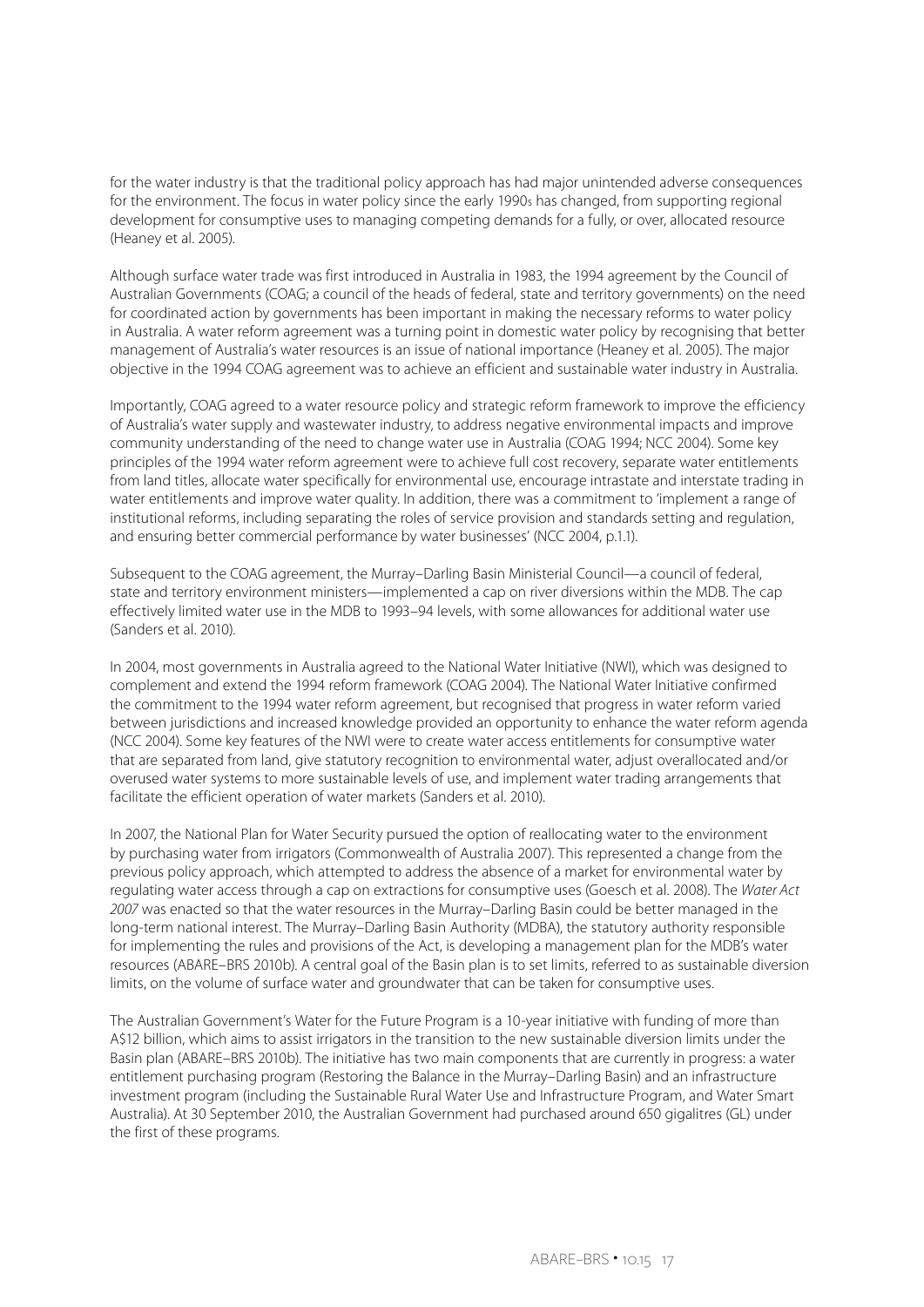## Water trading in the Murray–Darling Basin

The cap and trade system introduced in the Murray–Darling Basin places a value on irrigation water and encourages the available water to be consumed in its highest value use. Water trading has been an important adaptation strategy for farmers in recent years during the prolonged drought conditions in the Murray–Darling Basin.

### Water availability and use

Much of Australia experienced drought during the period 2001–02 to 2009–10, with the extent and severity of the drought greatest in 2002–03 and 2006–07. For example, Murray system inflows have been below average for nine out of the past 10 years and 2006–07 was the driest on record. Water storage levels in the Murray–Darling Basin declined from 76 per cent in October 2001 to a low of 10 per cent in April 2007 (figure 13). Recently, water storage levels have recovered substantially, increasing from 25 per cent in January 2010 to 70 per cent in October.

#### Water in storage in the Murray–Darling Basin, mid-October 2001 to mid-October 2010 13







*Sources*: MDBC 1997–2008; MDBA 2009.

In 2005–06, agricultural water use in the Murray– Darling Basin was 7720 GL, and accounted for 66 per cent of total water consumption in Australia (ABS 2008). Major water users were cotton (1574 GL), dairy farming (1287 GL), pasture for livestock (excluding dairy, 1284 GL) and rice (1252 GL). In 2008–09, agricultural water use in the Murray–Darling Basin had approximately halved to 3753 GL (52 per cent of Australia's water consumption), of which 3492 GL or 93 per cent was used for irrigation (48 per cent of Australia's water consumption) (ABS 2010).

#### Temporary and permanent water trade

In recent years, water trading has been an important risk management strategy for irrigators to adjust to changes in water availability (Mallawaarachchi and Foster 2009). Sanders et al. (2010) provide information on recent temporary and permanent water trade in the Murray– Darling Basin.

The volume of temporary trade as a proportion of irrigation water diversions increased sharply from 5 per cent in 2000–01 to 21 per cent in 2007–08 (figure 14). More recently, between 2007–08 and 2008–09, there was a 41 per cent increase in the volume of temporary trade within the southern connected Murray–Darling Basin (Sanders et al. 2010).

There was a sharp rise in trade of permanent water entitlements in 2007–08, although this was from a relatively low base (figure 15). Between 2007–08 and 2008–09, there was a 75 per cent increase in the volume of entitlement trade within the southern connected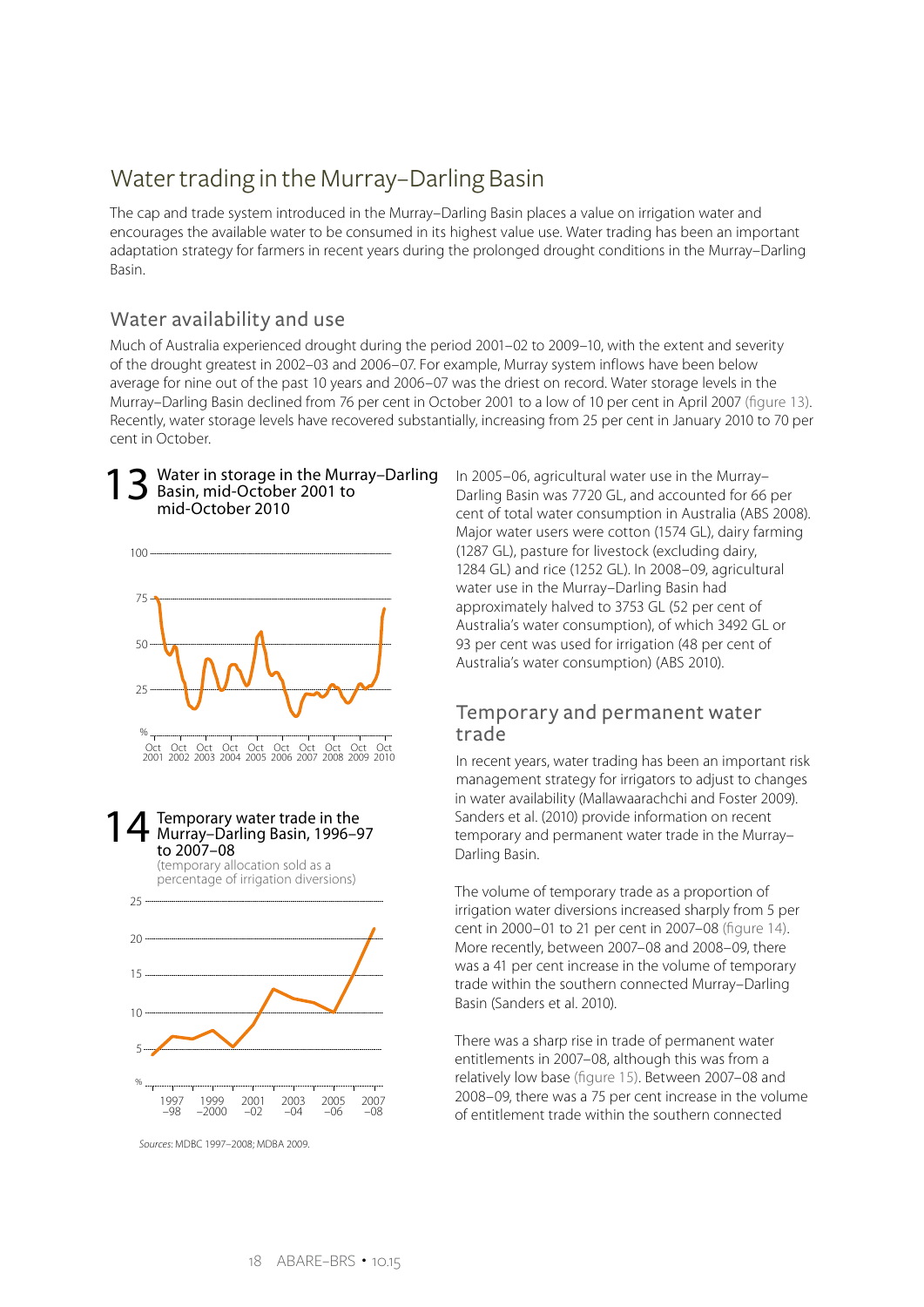

Permanent entitlement water trade

#### Rate of return to farm capital in the Murray–Darling Basin

|                    | 2006-07 | $2007 - 08$ |
|--------------------|---------|-------------|
|                    | %       |             |
|                    |         |             |
| Broadacre farms    | O 5     | 12          |
| Dairy farms        | 01      | 15          |
| Horticulture farms | 15      | 20          |
| Course Ashton 2010 |         |             |

*Source*: Ashton 2010.

### Directions for future reform

The outlook for the Murray–Darling Basin is likely to be one of increasing water scarcity, with climate change a major risk to water availability (Goesch et al. 2008). The adaptation strategies by irrigators in the Murray–Darling Basin to limit the effects of lower and more variable water supplies on their farm businesses have been examined in a number of recent reports, including Sanders et al. (2010), Ashton (2010), Mallawaarachchi and Foster (2009), Oliver et al. (2009) and Goesch et al. (2008). Participation by farmers in water markets has been an important risk management strategy, but there are still significant impediments to trade.

An important objective of future policy reform should be to facilitate autonomous adjustment within the irrigation sector and to adjust any policies that distort market-based incentives to enter or exit the industry (Sanders et al. 2010). Two key areas for future reform to enhance the efficiency of water markets in Australia include removing restrictions on water trade and improving water property rights.

The number of participants in the water market may be increased by removing restrictions on who can participate in the water market (for example, by allowing trade between irrigators, domestic water utilities, industrial users and mining companies) and by extending the geographic range of the market (by reducing or removing barriers to interregional water trade) (Goesch et al. 2008). Water property rights may be enhanced, for example, by allowing carryover rights or considering a capacity sharing approach, which involves the definition of explicit storage capacity rights, inflow rights and individual accounting of both storage and delivery losses (Sanders et al. 2010).

Murray–Darling Basin, although part of this increase is the result of the Australian Government's entry into the water market as part of the Restoring the Balance in the Murray–Darling Basin program (Sanders et al. 2010).

### Farm profitability

Both buyers and sellers gain from water trade. Mallawaarachchi and Foster (2009) estimated the benefits of water trade into South Australia and found that South Australian irrigators, who are mainly horticulture farmers, gained around A\$31 million in 2007–08.

Ashton (2010, p. 18) also found that water trading mitigated the severity of the effects of the drought in 2006–07 and 2007–08, arguing that the 'ability to trade water appears to have assisted some irrigators in avoiding substantial financial losses in these years'. Overall, farm financial performance improved in 2007–08 in the Murray–Darling Basin, although it remains relatively weak (table 4).

Water trading has significantly increased the flexibility of farmers to change the output mix. For example, rice production fell from 1.6 million tonnes in 2000–01 to 18 000 tonnes in 2007–08, while grape production increased from 1.6 million tonnes to 2.0 million tonnes over the same period.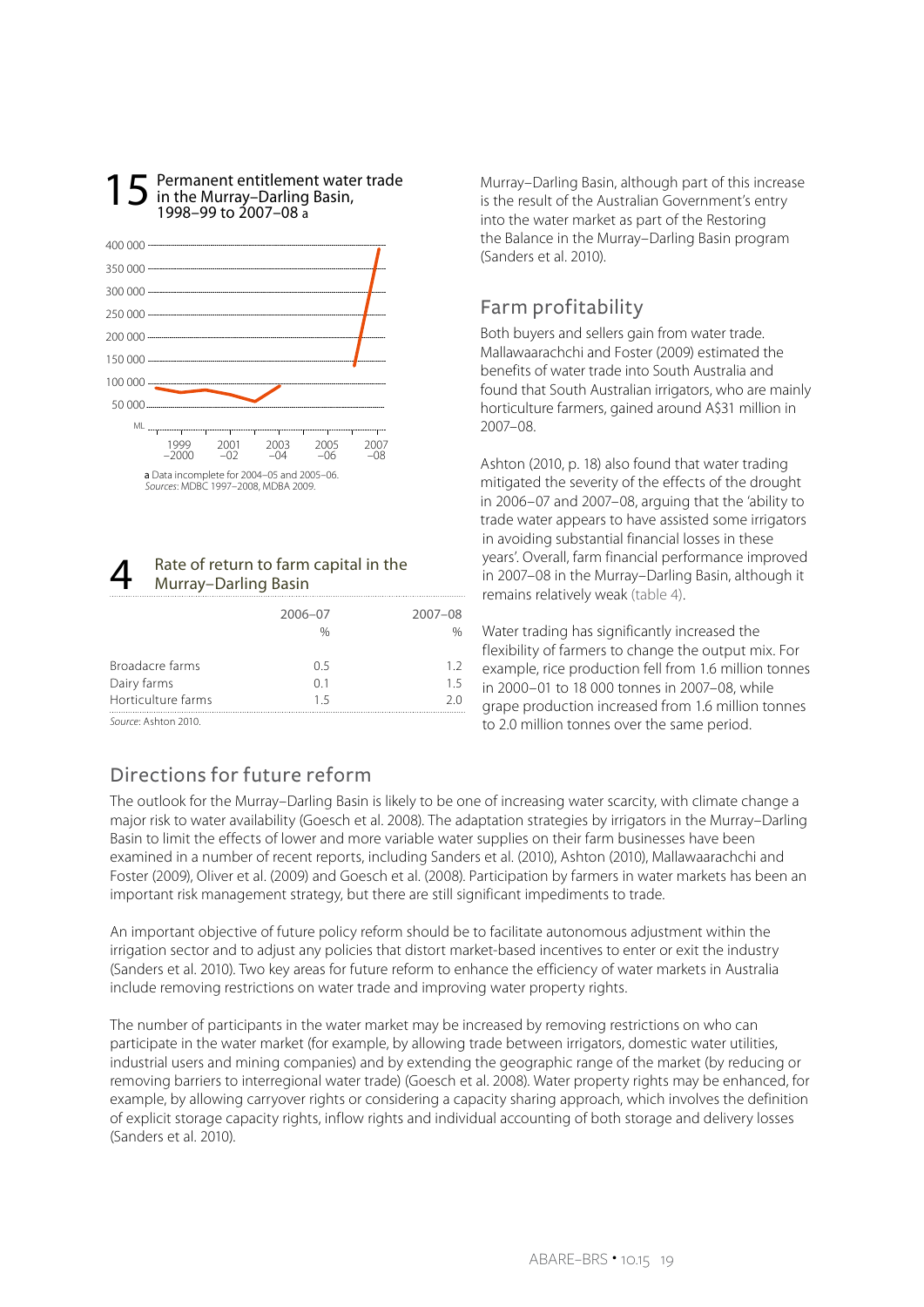## Concluding comments

As with agriculture throughout the world, Australian agricultural producers face a wide range of challenges associated with the climate, soil types, water availability, market variability, competing resource demands (including environmental and other users), competition and resource degradation. Governments worldwide are asked to intervene in farming activities and markets to assist in the management of these issues and to achieve outcomes that are perceived to be more socially preferred.

As discussed in this paper, over the past three decades the Australian Government has attempted to minimise intervention in the operation of markets. Where intervention has been necessary, it has taken an approach of intervening in ways that:

- • serve to improve the operations of markets where possible, or
- are minimally distorting where markets can't be established.

By taking this approach, Australian agriculture has maintained its competitiveness domestically and in international markets, and has been able to adapt to variability in its operating environment as a result of factors such as market and climate variability. The case study of water reform has shown how establishing an effective system of tradable water rights has enabled farmers to remain productive despite a decade of dry weather conditions in eastern and southern Australia.

Significant challenges remain for the future, but the key to the agriculture sector adapting to these challenges will be maintaining a market-based policy approach that enables farmers to respond.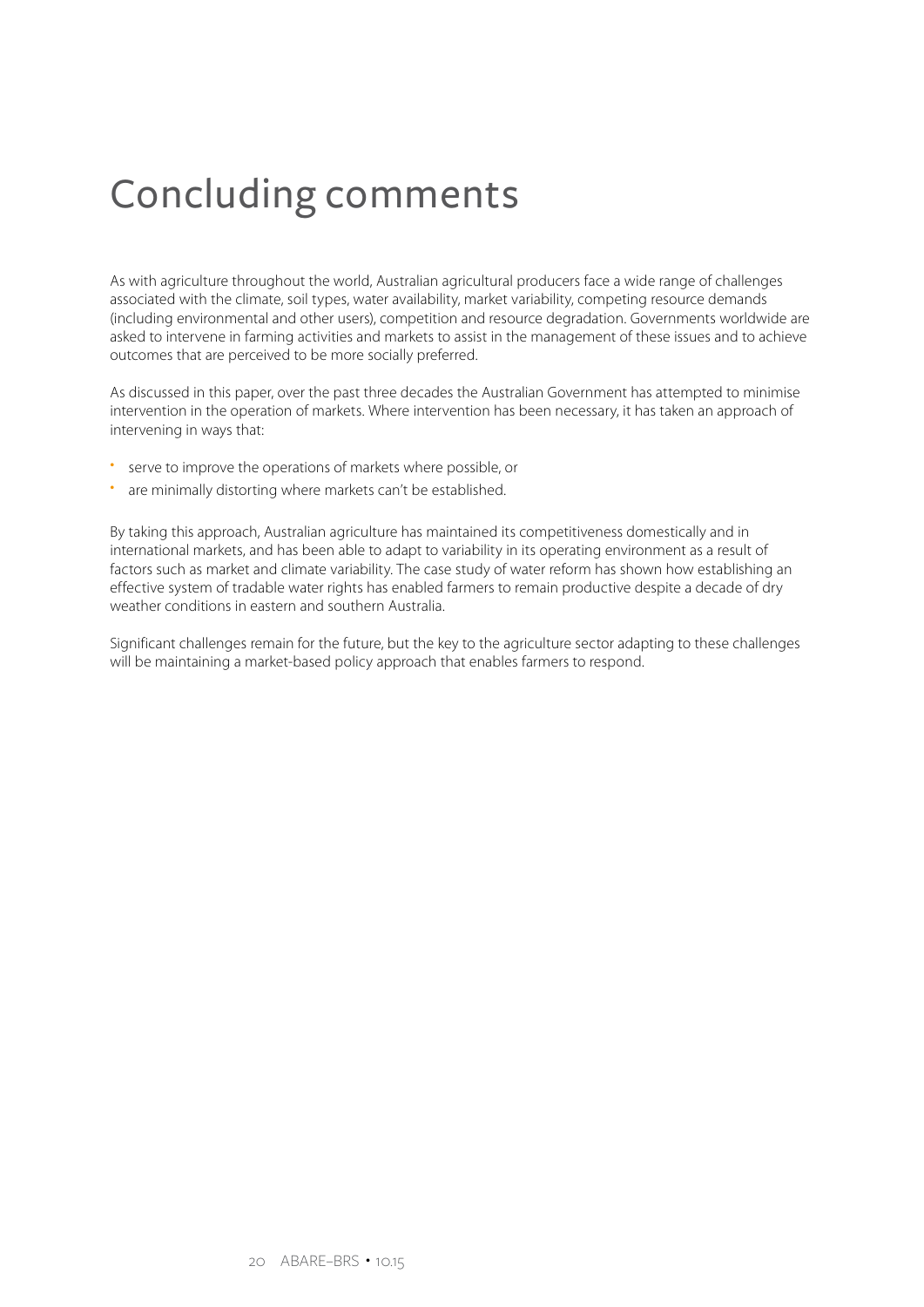## Statistical tables and figures Appendix A

Gross value of farm production in Australia, 2009–10

|                                                   |               | share       |
|---------------------------------------------------|---------------|-------------|
|                                                   | value a       | of total    |
|                                                   | $A\sin$       | $\%$        |
| Crops                                             |               |             |
| <b>Grains and oilseeds</b>                        |               |             |
| Wheat                                             | 5 2 5 0       | 12.8        |
| Barley                                            | 1 509         | 3.7         |
| Canola                                            | 781           | 1.9         |
| Other                                             | 1 5 3 8       | 3.8         |
| Total                                             | 9079          | 22.2        |
| Industrial crops                                  |               |             |
| Sugar cane (cut for crushing)                     | 1 5 2 6       | 3.7         |
| Cotton lint and cotton seed                       | 876           | 2.1         |
| Wine grapes                                       | 750           | 1.8         |
| Total                                             | 3 1 5 2       | 7.7         |
| Horticulture                                      |               |             |
| Vegetables                                        | 3 0 7 2       | 7.5         |
| Fruit and nuts (excluding grapes)                 | 2 9 2 6       | 7.1         |
| Other                                             | 1951          | 4.8         |
| Total                                             | 7949          | 19.4        |
|                                                   | 1 6 9 5       | 4.1         |
| Other crops<br>Total crops                        | 21 875        | 53.4        |
|                                                   |               |             |
| Livestock                                         |               |             |
| Livestock slaughterings                           |               |             |
| Cattle and calves <b>b</b>                        | 7582          | 18.5        |
| Sheep and lambs b                                 | 2862          | 7.0         |
| Poultry                                           | 1742          | 4.3         |
| Pigs<br>Total                                     | 873<br>13 111 | 2.1<br>32.0 |
|                                                   |               |             |
| Livestock products                                |               |             |
| Milk                                              | 3 3 6 3       | 8.2         |
| Wool                                              | 2 1 2 4       | 5.2         |
| Other                                             | 510           | 1.2         |
| Total                                             | 5 9 9 7       | 14.6        |
| <b>Total livestock</b>                            | 19 107        | 46.6        |
| Total farm<br>are a company to the control of the | 40 982        | 100.0       |

a ABARE–BRS estimate. b Includes exports of live animals. *Source*: ABARE–BRS 2010.

## A2 Value of Australia's farm exports (fob), <br>
2009-10

|                                     | value a<br>A\$m | share<br>of total<br>% |
|-------------------------------------|-----------------|------------------------|
| Crops                               |                 |                        |
| <b>Grains and oilseeds</b>          |                 |                        |
| Wheat                               | 3688            | 12.9                   |
| Barley<br>Canola                    | 1098            | 3.8                    |
| Other                               | 583             | 2.0                    |
| Total                               | 741<br>6 1 0 9  | 2.6<br>21.4            |
|                                     |                 |                        |
| Industrial crops                    |                 |                        |
| Wine                                | 2 1 7 2         | 7.6                    |
| Sugar                               | 1770            | 6.2                    |
| Raw cotton                          | 755             | 2.6                    |
| Total                               | 4697            | 16.5                   |
| Other crops                         | 4 3 2 8         | 15.2                   |
| Total crops                         | 15 134          | 53.0                   |
| Livestock                           |                 |                        |
| Meat and live animals for slaughter |                 |                        |
| Beef and yeal <b>b</b>              | 4608            | 16.1                   |
| Lamb and mutton <b>b</b>            | 1645            | 5.8                    |
| Other                               | 145             | 0.5                    |
| Total                               | 6398            | 22.4                   |
| Wool                                | 2 3 0 8         | 8.1                    |
| Dairy products                      | 2066            | 7.2                    |
| <b>Other livestock</b>              | 2631            | 9.2                    |
| <b>Total livestock</b>              | 13 404          | 47.0                   |
| Total farm                          | 28 5 3 7        | 100.0                  |

a ABARE–BRS estimate. b Includes exports of live animals. *Source*: ABARE–BRS 2010.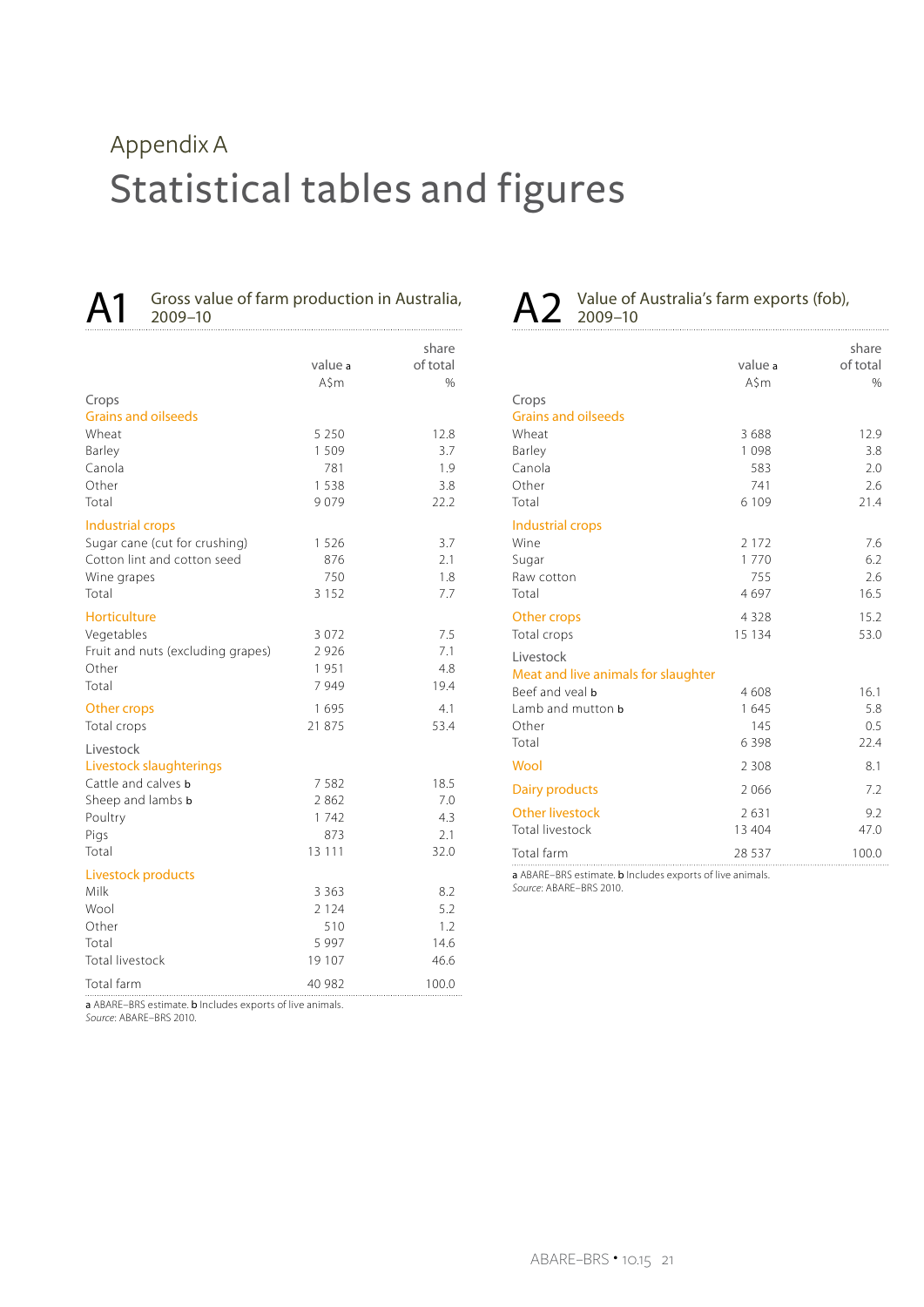## A3 Markets for Australia's farm exports (fob),

|                        | value a<br>$A\sin$ | share<br>of total<br>$\%$ |
|------------------------|--------------------|---------------------------|
| <b>North Asia</b>      |                    |                           |
| Japan                  | 5 2 2 8            | 16.3                      |
| China                  | 3 2 1 6            | 10.0                      |
| Korea, Rep. of         | 1823               | 5.7                       |
| Other North Asia       | 1 2 1 0            | 3.8                       |
| Total                  | 11 477             | 35.8                      |
| <b>South-East Asia</b> |                    |                           |
| Indonesia              | 2630               | 8.2                       |
| Malaysia               | 1017               | 3.2                       |
| Other South-East Asia  | 2 4 4 6            | 7.6                       |
| Total                  | 6093               | 19.0                      |
| <b>Americas</b>        |                    |                           |
| <b>United States</b>   | 2999               | 9.4                       |
| Other Americas         | 653                | 2.0                       |
| Total                  | 3652               | 11.4                      |
| <b>Middle East</b>     | 3 5 5 7            | 11.1                      |
| <b>Europe</b>          |                    |                           |
| European Union         | 2628               | 8.2                       |
| Other Europe           | 374                | 1.2                       |
| Total                  | 3 0 0 2            | 9.4                       |
| Oceania                |                    |                           |
| New Zealand            | 1 401              | 4.4                       |
| Other Oceania          | 481                | 1.5                       |
| Total                  | 1882               | 5.9                       |
| Africa                 | 1 1 0 1            | 3.4                       |
| <b>South Asia</b>      | 1039               | 3.2                       |
| Other                  | 249                | 0.8                       |
| Total                  | 32 052             | 100.0                     |

*Source*: ABARE–BRS 2010.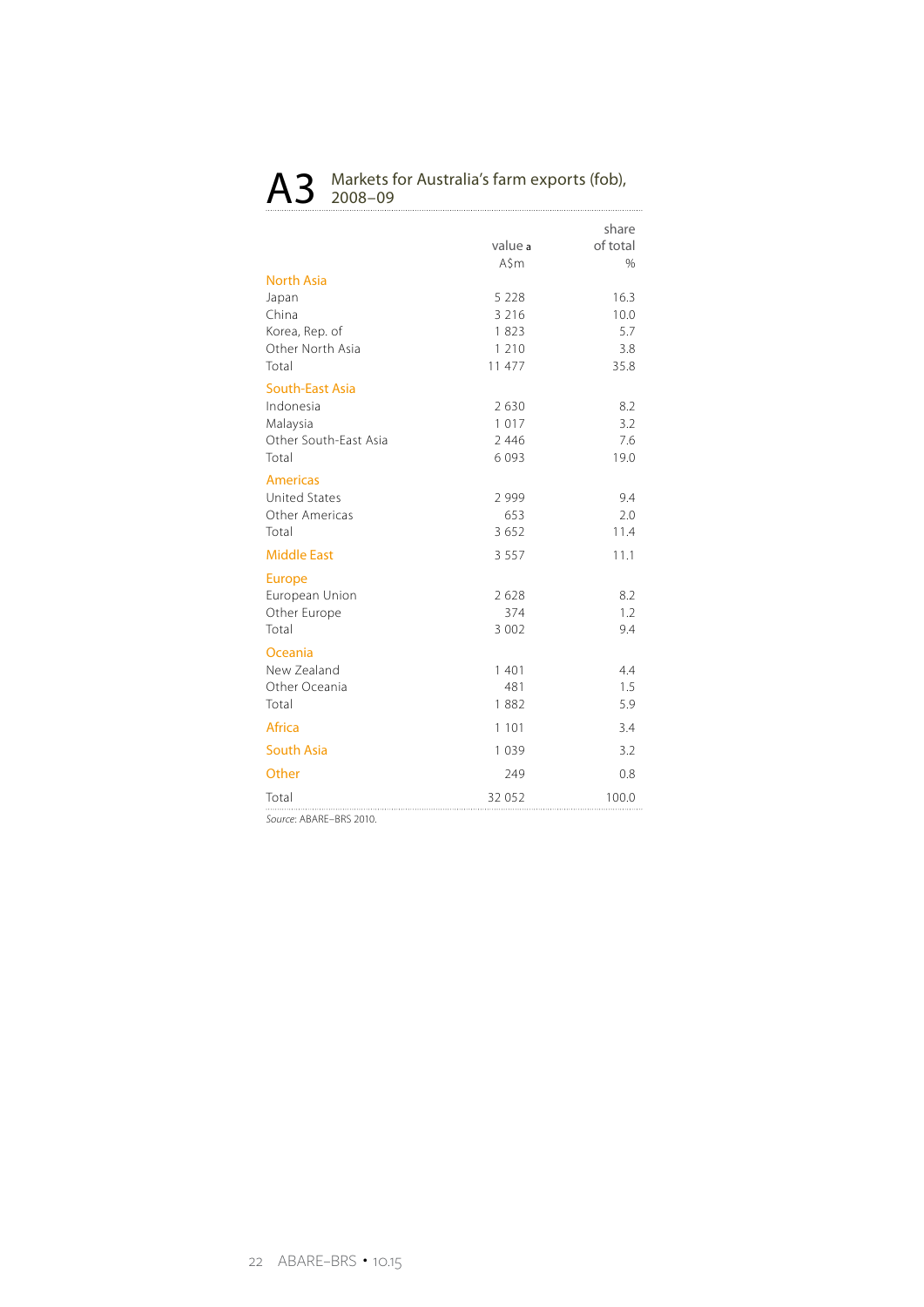## **A** 1 Directions in Australia's food trade, 2008-09



#### ii. food imports, by source



*Source:* ABARE–BRS 2010.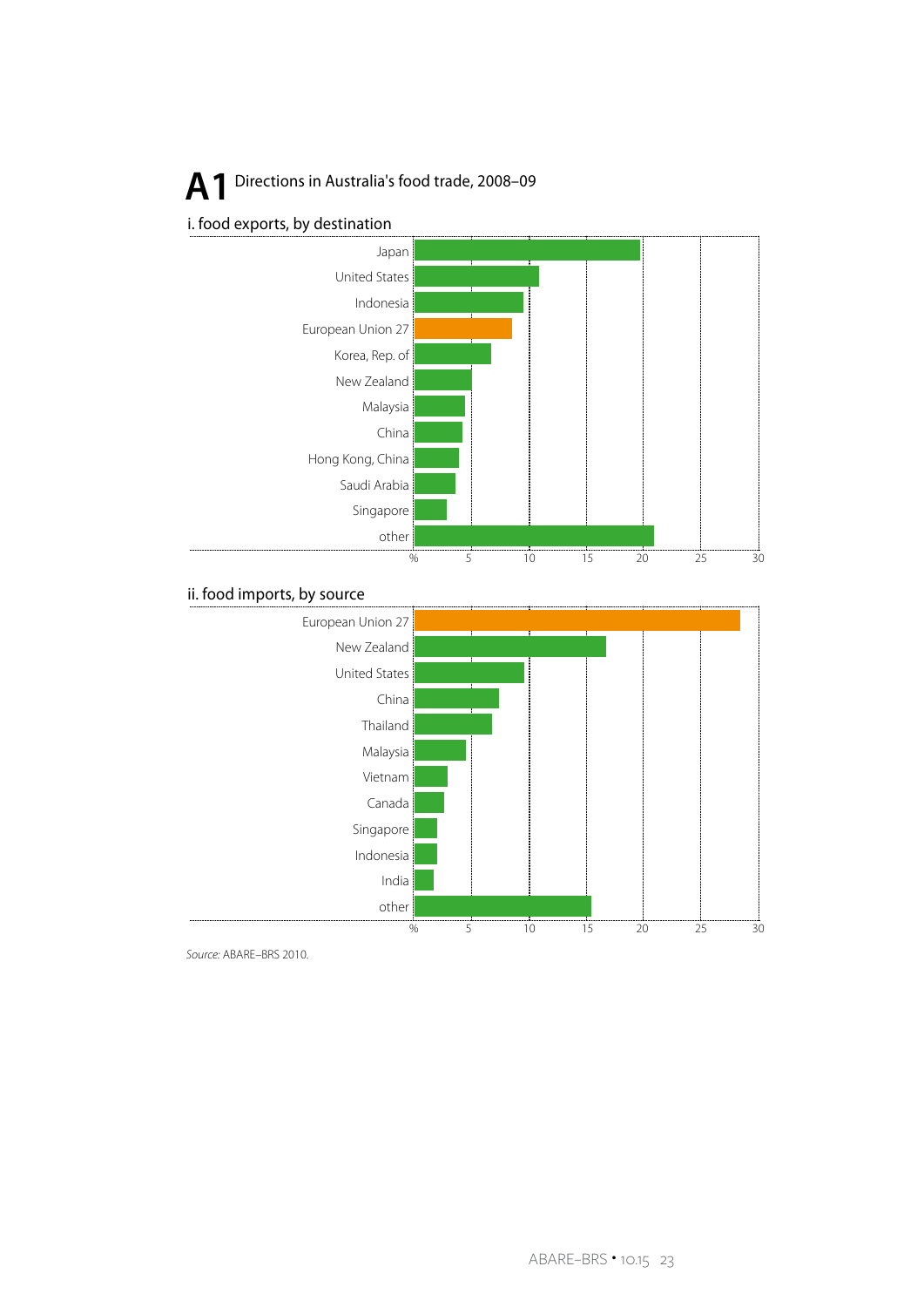## Analytical framework for risk Appendix B

## Certainty equivalent approach for assessing project profitability

Risk is an important feature in Australian agriculture. The certainty equivalent approach is an analytical framework for the profitability assessments of risky projects. The certainty equivalent approach is consistent with the risk framework that was identified in OECD (2009b, p. 46) as probably the most representative of the situation of farmers in most OECD countries.

Private investors (farmers) are assumed to be profit maximisers. The private investor's assessment of the profitability of a prospective project depends on the risks in the physical, economic and policy setting over the life of the project and the attitude of the investor to incurring risk. In the assessment of risky projects, it is assumed the investor is able to identify a range of possible outcomes that reflect significant sources of risk and assign (objective or subjective) probabilities to each of these outcomes.

It is useful to consider the profitability assessments for projects in three categories, which vary according to the presence of risk and attitudes toward risk (the decision criteria used in the profitability assessments are summarised in table B1):

- Risk free investment—risk free projects are ranked according to the net present value, since it is a measure of the return to the investment when the future is know with certainty. The net present value is the sum of the annual net cash flow over the duration of the project discounted at the risk free interest rate (assumed to be the long-term government bond rate). A project with a net present value greater than or equal to zero is assessed to be profitable since it indicates that the investment will achieve a return that is greater than or equal to the risk free interest rate.
- Risky investment with risk neutral investors—a risk neutral investor is indifferent to the risk that an outcome may be either worse or better than expected. Risky projects are ranked according to the expected net present value (ENPV). The expected net present value is the probability weighted sum of the net present value of each possible outcome. A project with an expected net present value greater than or equal to zero is assessed to be profitable since it indicates the investment is expected to achieve a return that is greater than or equal to the risk free interest rate.
- Risky investment with risk averse investors—a risk averse investor is relatively more concerned about the risk of unexpected losses than the risk of unexpected gains. Risky projects are ranked according to the certainty equivalent value (CEV). The certainty equivalent value is equal to the project's expected net present value less a risk premium (RP), which provides adequate compensation for the risks associated with the project (that is, CEV = ENPV – RP). A project with a certainty equivalent value greater than or equal to zero is assessed to be profitable. The certainty equivalent value of a project may be interpreted as the net present value of a risk free project that is ranked equally with the risky project. The valuation of the risk premium may have an important influence on the assessment of project profitability.

### R1 Decision criteria for profitability assessments of risky projects

|                                          |                                   | profitability assessment |          |          |
|------------------------------------------|-----------------------------------|--------------------------|----------|----------|
| risk / attitude<br>toward risk           | profitability measure             | uneconomic               | marginal | economic |
| Risk free investment<br>Risky investment | net present value (NPV)           |                          |          |          |
| - Risk neutral investor                  | expected net present value (ENPV) |                          | $= 0$    |          |
| – Risk averse investor                   | certainty equivalent value (CEV)  |                          | = 1      |          |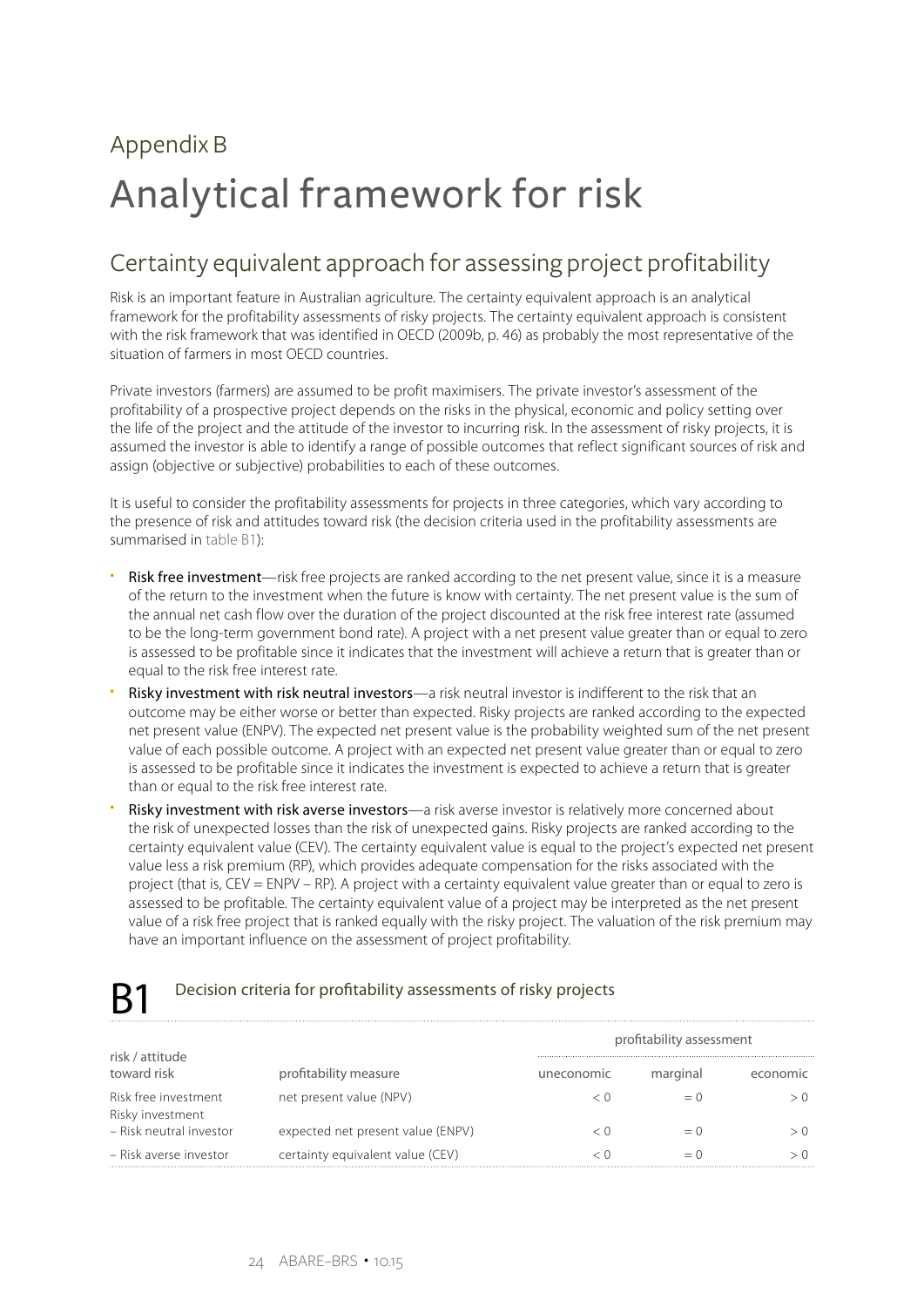

quantity  $q^*$   $q$ 

(CEV=ENPV-RP)

 $\Omega$ 

Industry representation of the certainty equivalent approach for risky projects B1

The certainty equivalent approach is illustrated in figure B1 at the industry level for risk neutral investors (i) and risk averse investors (ii), and the industry supply curves are given by  $S_{\text{RM}}$  and  $S_{\text{RA}}$ , respectively. Assuming a given price, the market equilibrium occurs with industry output at  $q_{\text{RN}}$ for risk neutral investors and q\* for risk averse investors. That is, in the presence of risk with risk averse investors, industry output is lower than would otherwise be the case. In practice, investors are assumed to be risk averse and, hence, the economic framework presented in figure B1 (ii) is most relevant to actual outcomes.

From an economic perspective, an issue in assessing policy options that address market failures is the impact on the risk assessment of private investors. For example, a policy is preferred if it is associated with a lower level of sovereign risk (risk of future adverse policy change), assuming all else is constant.

### Risk management strategies in agriculture

Farmers are assumed to be profit maximisers who take into account production constraints (agricultural input–output relationships) and various risks associated with the physical environment (such as weather) and the economic and policy setting. Farmers adopt various strategies to reduce risk and, hence, reduce the risk premium in figure B1. In general, risk management strategies aim to reduce the probability of an adverse event occurring and/or moderate the likely negative impact of an adverse event should it occur. Risk management strategies include risk sharing and risk diversification, and are discussed below.

Risk sharing (or risk pooling) is spreading risk over a number of agents. For example, joint ventures spread risk between investors and are a particularly important risk management strategy in the mining sector. In agriculture, share-cropping arrangements allow production risk to be shared between the worker/tenant and the landowner (OECD 2009b). Insurance is based on the risk sharing principle because the risk of an adverse event is shared between a large number of agents; however, insurance may not be a viable option to manage systemic risks (for example, risks that are highly correlated across farms).

Risk diversification is reducing risk by investing in several activities and/or assets, provided the expected returns of these activities and/or assets are not highly correlated. Diversification strategies in agriculture include on-farm strategies such as mixed cropping–livestock activities and farming in different geographic locations, and off-farm strategies such as gaining off-farm employment and investing in off-farm assets. Gunasekera et al. (2008) discuss strategies to manage climate change risks in Australian agriculture.

In agriculture, two important market mechanisms are futures markets to manage price risk and insurance markets to manage production risk (OECD 2009b). A useful discussion of sources of risk and risk management strategies in agriculture is presented in two recent OECD reports (OECD 2009b; Kimura et al. 2010).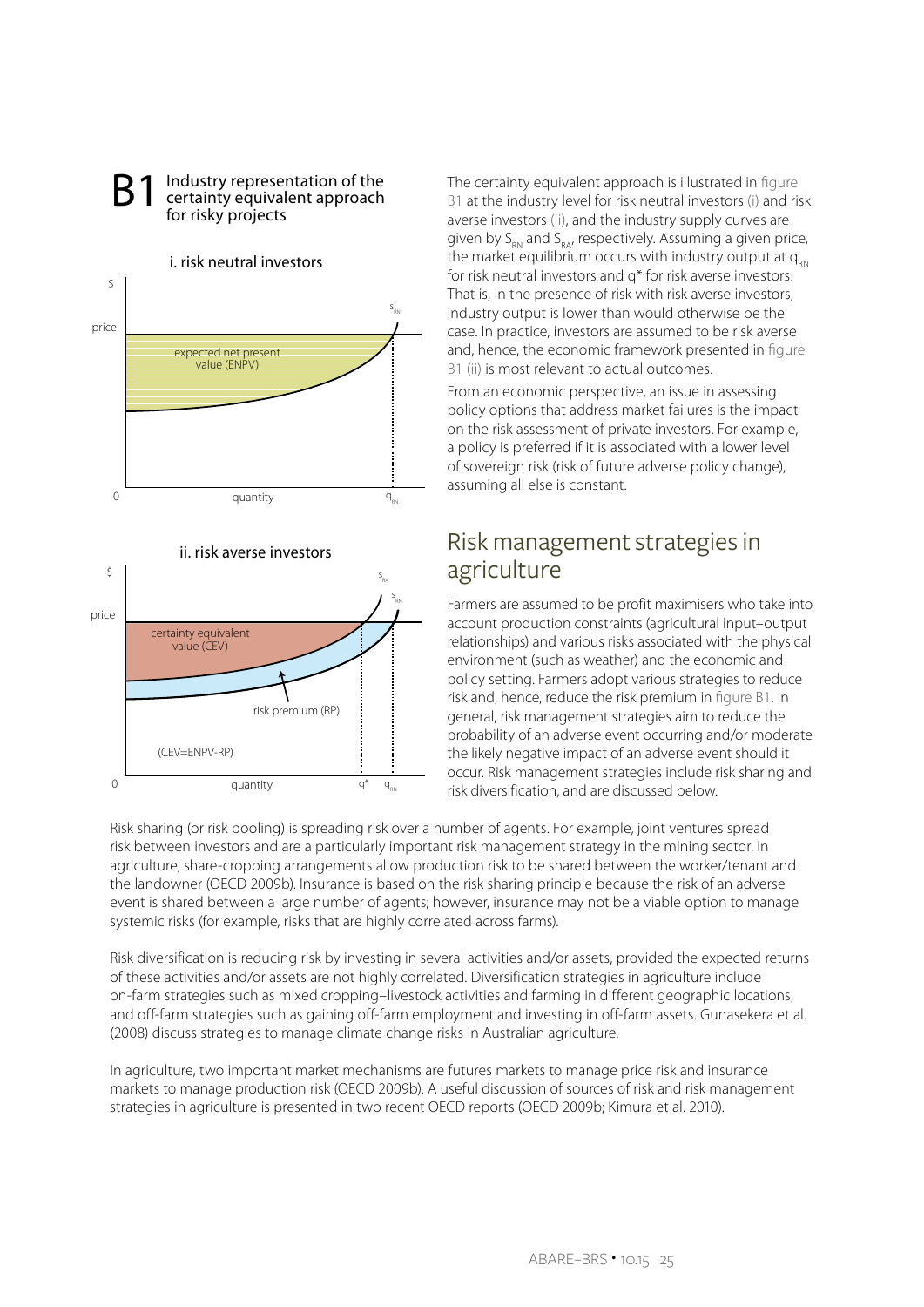## References

ABARE 2009, *Australian commodity statistics 2009*, Canberra, available at www.abare.gov.au.

- ABARE–BRS 2010a, *Australian commodities*, vol. 17, no. 3, September quarter, Canberra, available at www. ABARE–BRS.gov.au.
- ——2010b, *Assessing the regional impact of the Murray–Darling Basin Plan and the Australian Government's Water for the Future Program in the Murray-Darling Basin*, ABARE–BRS report to the Australian Government Department of Sustainability, Environment, Water, Population and Communities, Canberra, October.
- Ashton, D 2010, *Adapting to ongoing drought: Irrigation in the Murray–Darling Basin,* Issues and Insights 10.4, Canberra, March.
- Australian Bureau of Statistics (ABS) 2002, R*esearch and Experimental Development: Government and Non-profit Organisations,* Australia, 2000-01, cat. no. 8109.0, Canberra.

——2008, *Water and the Murray–Darling Basin: A Statistical Profile, 2000-01 to 2005-06*, cat. no. 4610.0.55.007, Canberra.

—— 2010, *Water Use on Australian Farms*, cat. no. 4618.0, Canberra.

Calford, EM, Gurney, A, Heyhoe, E and Ahammad, H 2010, *The effects of an emissions offsets scheme on Australian agriculture*, Issues and Insights 10.2, Canberra, March.

Commonwealth of Australia 2007, *A National Plan for Water Security*, Canberra.

Council of Australian Governments (COAG) 1994, *Council of Australian Governments Attachment A: Water Resource Policy*, Canberra.

——2004, *Intergovernmental Agreement on a National Water Initiative*, An Agreement Between the Commonwealth of Australia and the Governments of New South Wales, Victoria, South Australia, the Australian Capital Territory and the Northern Territory, Canberra.

- CSIRO and BoM (Bureau of Meteorology) 2007, *Climate Change in Australia: Technical report 2007,* CSIRO, Melbourne.
- Garnaut, R 2008, *The Garnaut Climate Change Review Final Report*, September, Canberra, available at www. garnautreview.org.au.

Goesch, T, Hone, S, Hafi, A, Thorpe, S, Lawson, K, Page, S, Hughes, N and Gooday, P 2008, 'Murray–Darling Basin: economic implications of water scarcity', *Australian commodities*, vol. 15, no. 1, pp. 265–281.

- Gunasekera, D, Kim, Y, Tulloh, C and Ford, M 2007, 'Climate change: impacts on Australian agriculture', *Australian commodities*, vol. 14, no. 4, pp. 657–676.
- Gunasekera, D, Tulloh, C, Ford, M and Heyhoe, E 2008, 'Climate change: opportunities and challenges in Australian agriculture', paper presented at the Faculty of Agriculture, Food and Natural Resources Annual Symposium 2008 (FAFNR '08), 13 June, University of Sydney, available at www.abare.gov.au.
- Heaney, A, Dwyer, G, Beare, S, Peterson, D and Pechey, L 2005, 'Third-party effects of water trading and potential policy responses', paper presented at the 25th annual American Agricultural Economics Association Conference, Providence, Rhode Island, 25–27 July.
- Hogan, L, Harman, J, Maritz, A, Thorpe, S, Simms, A, Berry, P and Copeland, A 2002, *Mineral Exploration in Australia: Trends, Economic Impacts and Policy Issues*, ABARE eReport 02.1, Canberra, December, available at www.abare.gov.au.